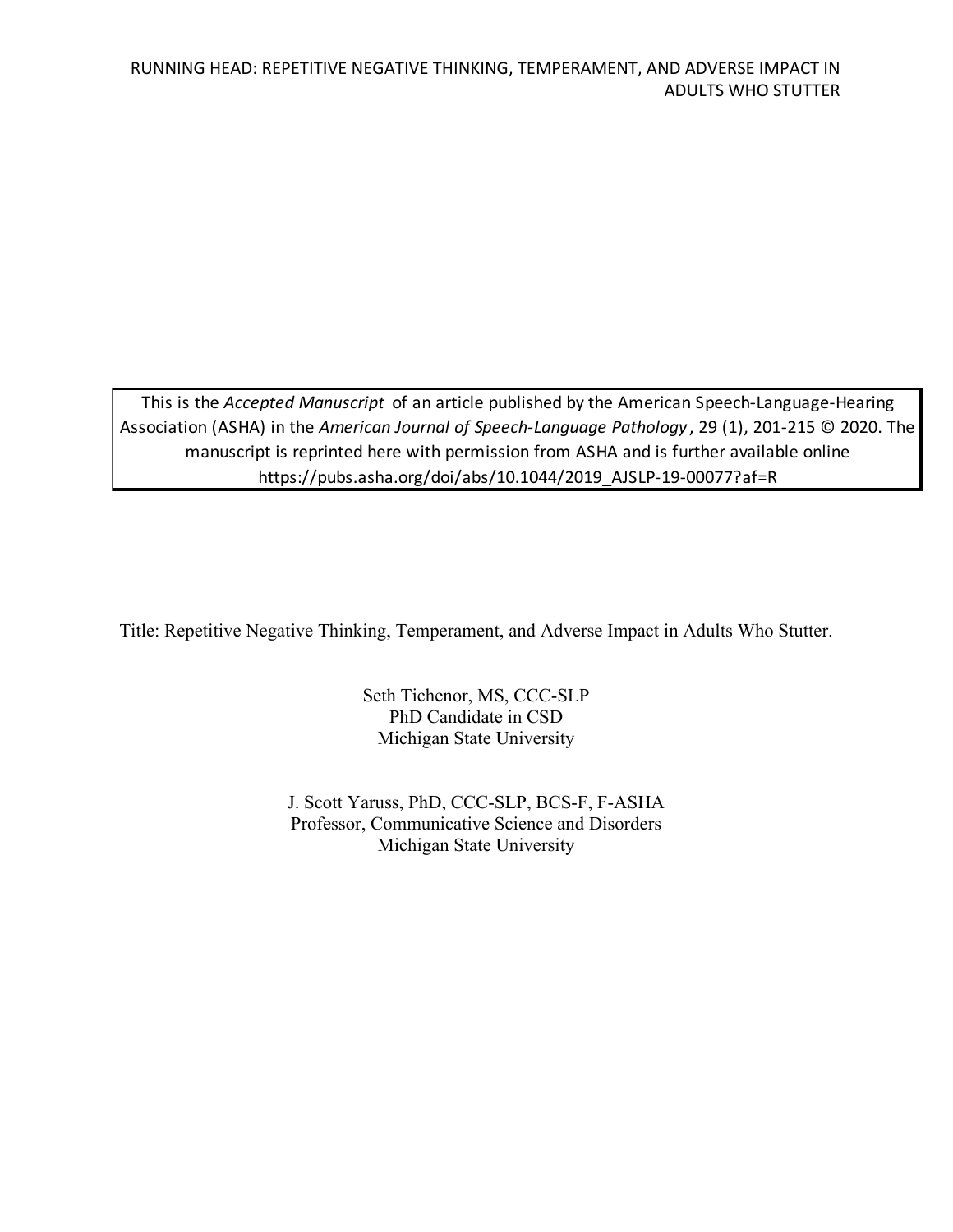### Abstract

**Purpose:** Prior research has explored how Repetitive Negative Thinking (RNT) contributes to both the increased persistence and severity of various disorders, such as depression, anxiety, and eating disorders. This study explored the potential role of RNT in the experience of stuttering, with a particular focus on the relationship between RNT, adverse impact, and temperament profiles.

**Method:** 313 adults who stutter completed a measurement of the frequency/severity of RNT (Perseverative Thinking Questionnaire, Ehring et al., 2011), 207 completed a temperament profile (Adult Temperament Questionnaire, Evans & Rothbart, 2007), and 205 completed a measurement of adverse stuttering impact (Overall Assessment of the Speaker's Experience of Stuttering, Yaruss & Quesal, 2016)**.** Analyses were conducted within and across instruments to ascertain how RNT, temperament markers, and adverse impact interrelate within individuals. **Results:** Results indicated that RNT significantly predicts OASES impact scores with great effect and that certain temperament markers (specifically, Effortful Control and Negative Affectivity) moderate this relationship for specific sections of the OASES.

**Conclusion:** By assessing RNT in people who stutter, clinicians can better understand individual differences in their clients, and this will allow them to make targeted diagnoses and develop more tailored intervention plans.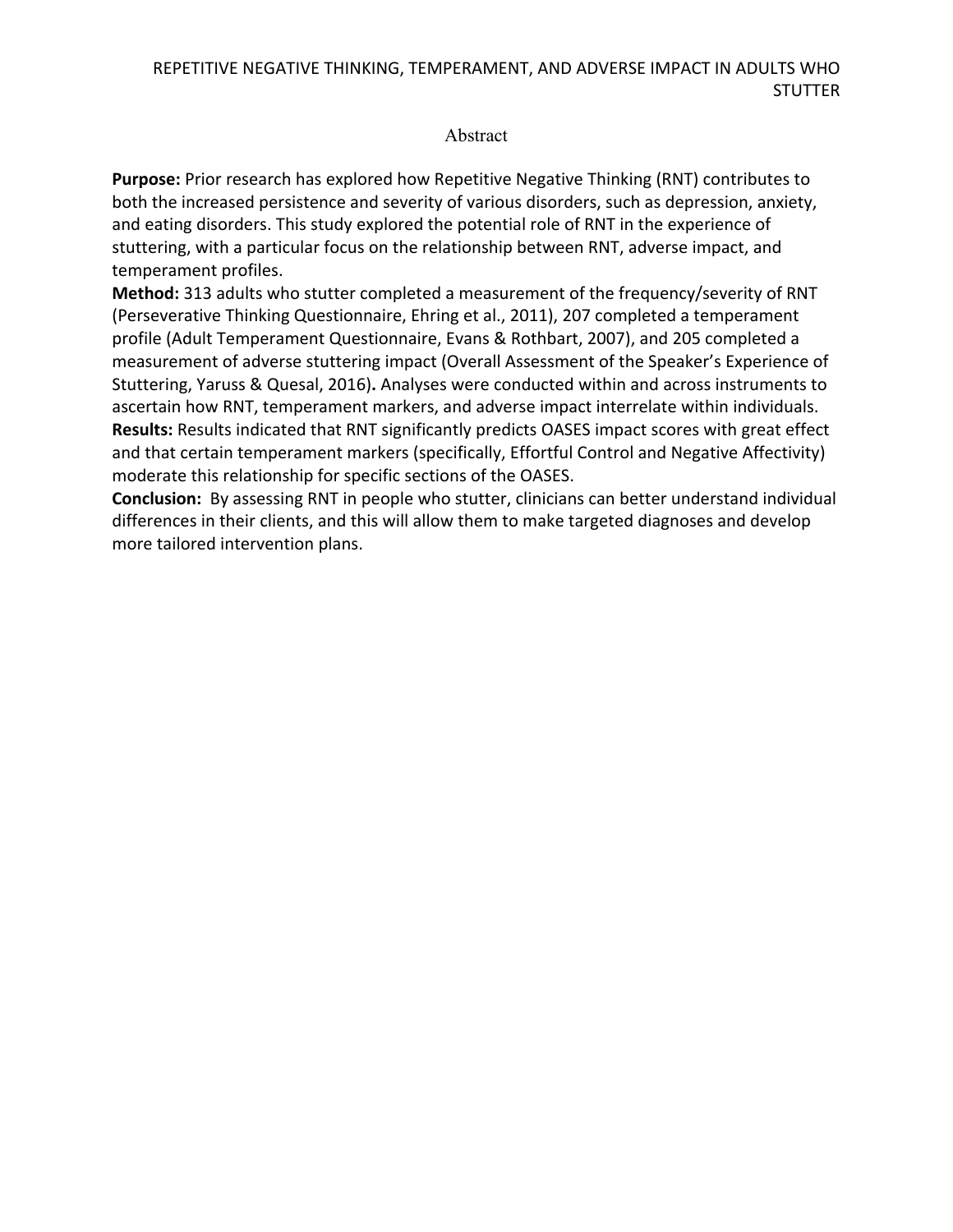### **1.1 REPETITIVE NEGATIVE THINKING**

Repetitive thinking is the "repetitive, prolonged, and recurrent thought about one's self, one's concerns and one's experiences" (Watkins, 2008, p. 163). Repetitive thinking is characterized by active or passive thoughts that are self-reflective in nature (Morrow & Nolen-Hoeksema, 1990), and it may include thoughts about events, experiences, or emotions that have occurred, are occurring, or are anticipated to occur in the future (Ehring et al., 2011). Often, repetitive thinking has a negative valence with a focus on negative emotions (Nolen-Hoeksema, 1991, 2000; Nolen-Hoeksema, Wisco, & Lyubomirsky, 2008). People who experience repetitive *negative* thinking (RNT) may experience thoughts such as, "Why can't I get going?" "What's wrong with me?" or "I don't feel I'll ever get over this" (Nolen-Hoeksema, 2004, p. 107). These thoughts are difficult to disengage from and are at least partly intrusive (Ehring et al., 2011). RNT can also be more passive, for example, when someone compares their life situations and circumstances to "some unachieved standard" (Treynor, Gonzalez, & Nolen-Hoeksema, 2003, p. 256), even if this occurs outside of immediate environmental triggers or demands (L. Martin & Tesser, 1996). While it is common for all people to experience short periods of repetitive thinking in daily life (Nolen-Hoeksema, 2004), RNT is reflective of a relatively stable trait over time (Smith & Alloy, 2010). It is a habit that develops as an individual copes with stress, threats, and feelings of vulnerability; and, it can be associated with reliving past events or anticipating future ones (Matthews & Wells, 2000). RNT can also develop as people see a failure to progress towards their goal(s) (L. Martin, Tesser, & McIntosh, 1993).

Current theory conceptualizes RNT as a transdiagnostic process, that is, a process that may occur across various disorders and populations, though certain manifestations of RNT may be particularly common in people with specific disorders (Ehring et al., 2011). RNT has been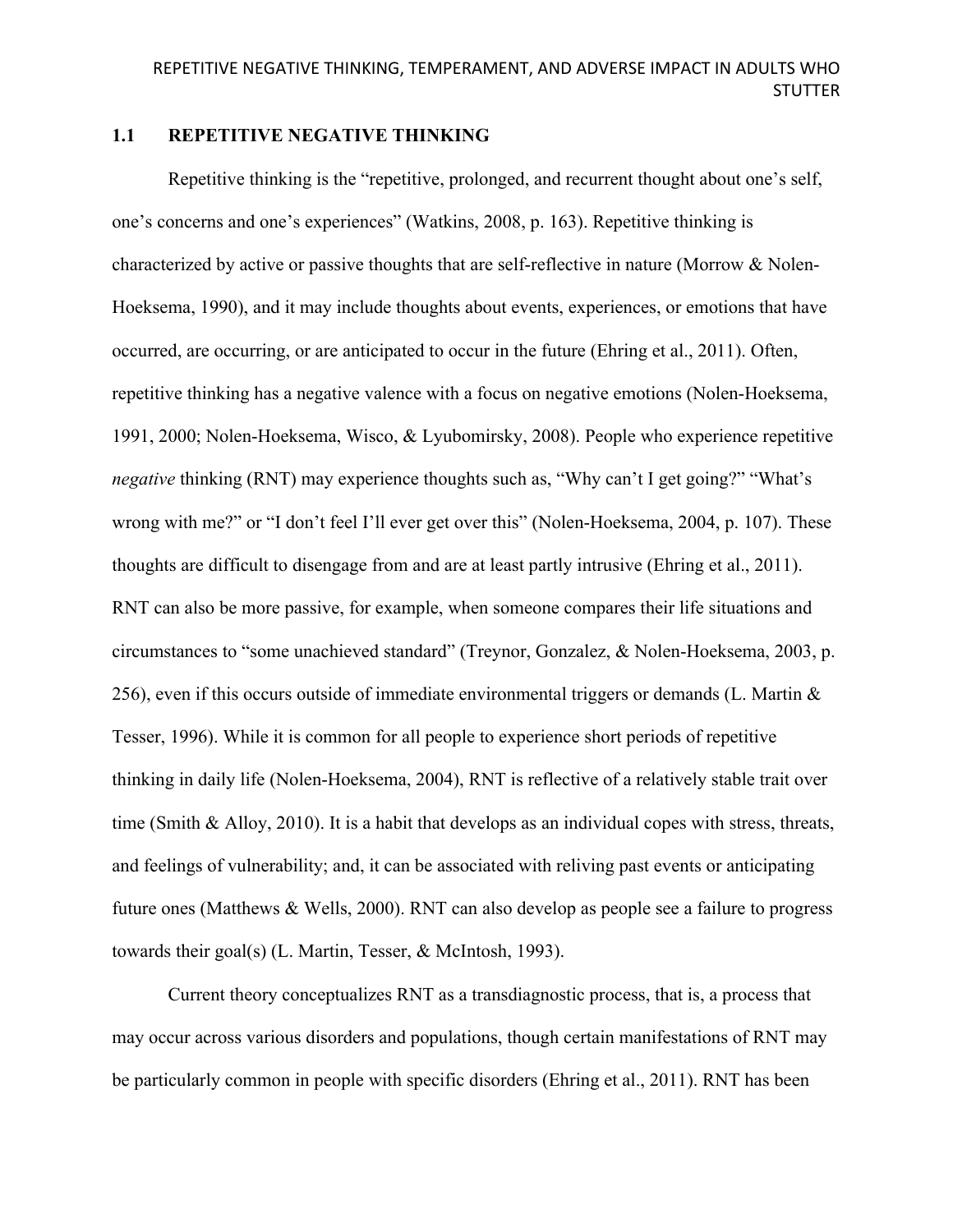called *rumination* in the depression literature (Nolen-Hoeksema, 1991; Nolen-Hoeksema & Morrow, 1991), as well as *worry* or *self-reflection* (Watkins, 2008). RNT is not merely a label that describes a person or a population; it is a condition with real-life personal and clinical consequences. Specifically, RNT has been shown to predict and be a risk factor for the increased persistence and severity of some mental health disorders, such as depression (Just & Alloy, 1997; Kuehner & Weber, 1999; Nolen-Hoeksema, 1987, 1991, 2000), anxiety (Reilly et al., 2018), and coping with degenerative diseases (Hecht et al., 2002). People who have chronic stress, poorer home lives, lower income, or less satisfying jobs are more likely to experience associated RNT (Nolen-Hoeksema, Larson, & Grayson, 1999). In such cases, repetitive negative thoughts are not merely an inconvenience; they can limit and interfere with quality of life (Wrosch & Scheier, 2003) and prevent a person from engaging in or seeking social support (Nolen-Hoeksema et al., 2008).

RNT may be a particularly useful construct for improving the understanding of stuttering, for people who stutter often experience negative thoughts, anxiety, and limitations in quality of life as they cope with being a person who stutters (Tichenor & Yaruss, 2018; Yaruss, 2010; Yaruss & Quesal, 2004). Applying an understanding of how RNT develops and relates to various life outcomes may yield valuable information about stuttering and its consequences.

### **1.2 RNT AND ADVERSE IMPACT RELATED TO STUTTERING**

The adverse impact of stuttering includes the environmental, personal, and physiological factors that can negatively affect the life of a person who stutters (Tichenor & Yaruss, 2019b; Yaruss & Quesal, 2004). Research and popular press books have given voice to the real-world experiences that many people who stutter report, including decreased participation in life events, and feelings such as shame, embarrassment, and anxiety (Ahlbach & Benson, 1994; Plexico,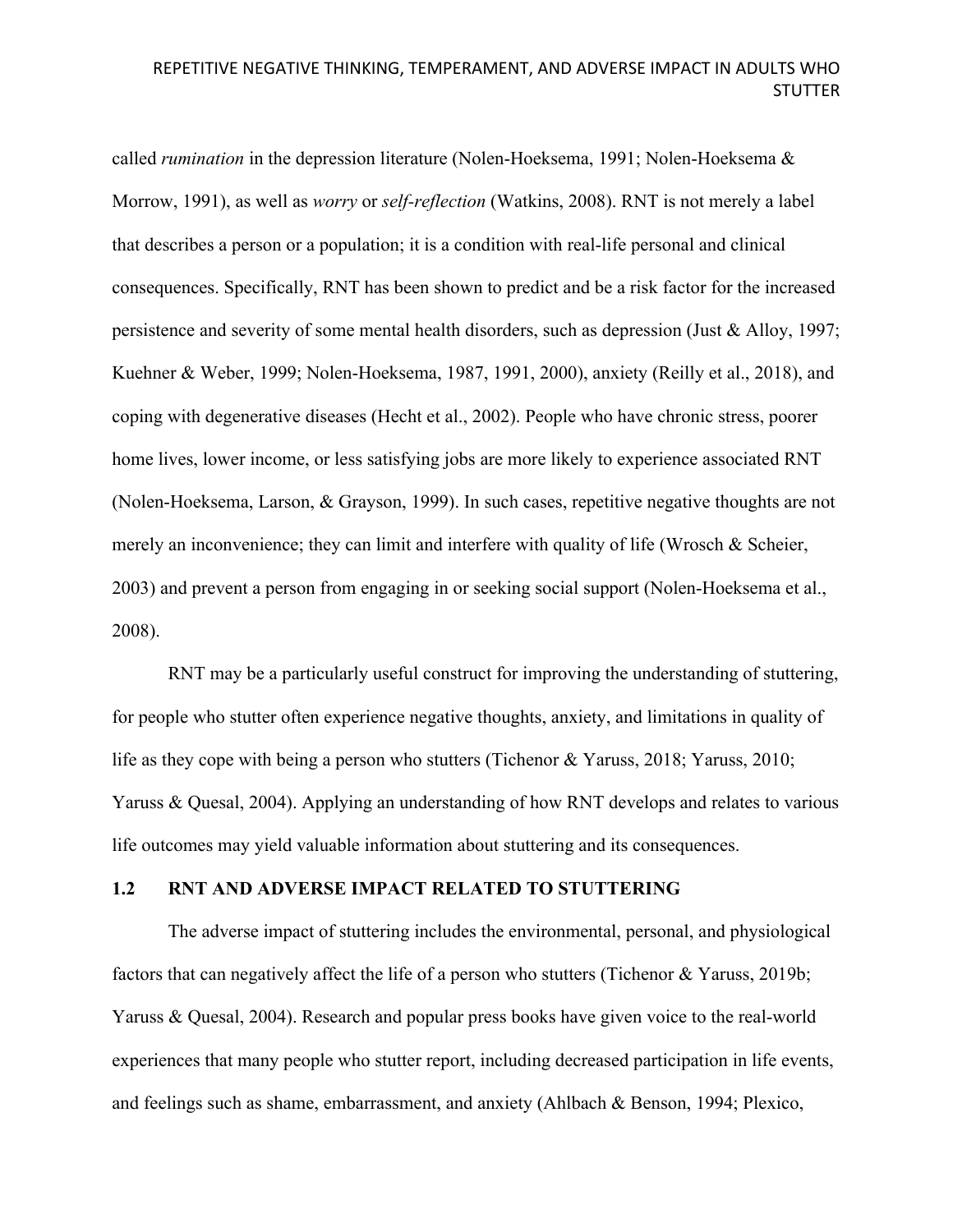Manning, & Levitt, 2009a, 2009b; Preston, 2013; Reitzes & Reitzes, 2012; St Louis, 2001; Tichenor & Yaruss, 2018; Trichon & Tetnowski, 2011; Yaruss & Quesal, 2006; Yaruss et al., 2002). The adverse impact of stuttering extends to external features as well. For example, many people who stutter experience various sources of stigma that can then limit them from engaging in social support or other activities (Boyle, 2013, 2018). Research evidence also suggests that being a person who stutters is associated with lower employment opportunities and earnings (Gerlach, Totty, Subramanian, & Zebrowski, 2018; Palasik, Gabel, Hughes, & Rusnak, 2012), as well as limitations in more general life activities (Yaruss & Quesal, 2006). These experiences may lead some people who stutter to engage in repetitive negative thinking regarding speaking and communicating, and this, in turn, may exacerbate these negative consequences and further promote the tendency to engage in RNT in a circular fashion.

#### **1.3 RNT AND ANTICIPATION**

In the broader RNT literature, worry and anticipation have been described as forms of repetitive negative thinking. Such concerns may be experienced when someone fears and is apprehensive of an event occurring in the future (L. Martin & Tesser, 1996). People who stutter have been reported to experience anticipation—the thought that a moment of stuttering may soon occur (Bloodstein, 1972; Brocklehurst, Lickley, & Corley, 2012; Garcia-Barrera & Davidow, 2015; Jackson, Yaruss, Quesal, Terranova, & Whalen, 2015; W. Johnson, 1959; R. Martin & Haroldson, 1967). If anticipation is experienced repeatedly, then it may become habitual, thereby making it a stuttering-specific example of repetitive negative thinking. In fact, one of the participants in Jackson et al.'s (2015) qualitative study exploring anticipation stated,

"[Anticipation] can generate a lot of anxiety, leading up to the situations I mentioned…This anxiety, over time, creates a sort of speculation *habit* of always having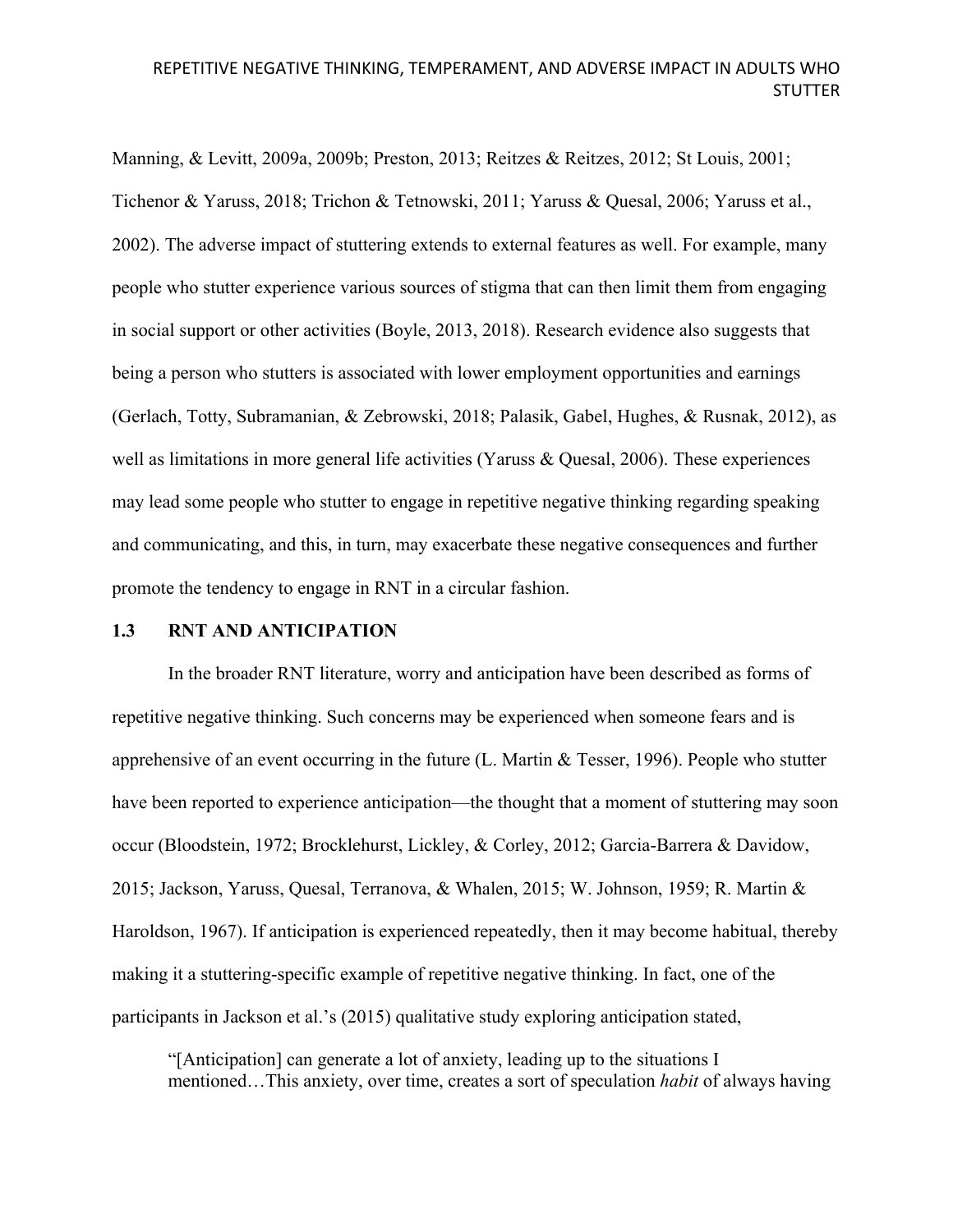to know how people are going to react, I guess as a form of protection so as to not get blindsided by negative responses" (p. 44. emphasis added).

The participant is describing anticipation in terms of on-going thought processes consistent with RNT. Other examples of possible RNT are also found in the stuttering literature. For example, Tichenor & Yaruss (2018) conducted a phenomenological analysis of the moment of the stuttering, in which the experiences of people who stutter were thematically analyzed. Some speakers reported repetitively thinking about what others might be thinking about their speech. For example,

"And then that's usually when the listener starts giving me the look…why is this person not saying anything? And I know that I'm doing something. I'm trying to get my speech moving again but the listener is kind of sitting there looking at you and thinking what's this guy's problem?" (Tichenor & Yaruss, 2018, p. 1188)

Certainly, researchers and clinicians studying stuttering have long recognized the role that anticipation might play in the experience of stuttering. The concept of anticipatory struggle was one of the foundational theories in early study of the stuttering disorder (Bloodstein, 1972, 1958; Sheehan, 1953). At its core, anticipation of this sort involves a type of stuttering-specific RNT. Taken together, these quotes and past research evidence highlight both how the stuttering condition might develop and how some people who stutter might develop RNT naturally as a side-effect of dealing with commonly experienced aspects of stuttering, such as anticipation and the perceived negative perceptions of listeners.

### **1.4 RNT AND TEMPERAMENT**

Negative emotionality is a term that describes a constellation of temperament characteristics including negative affective states, fear, and frustration (Mezulis, Priess, & Hyde, 2011). Negative emotionality during infancy strongly correlates with depression later in life (see Anthony et al., 2002; Compas, Connor-Smith, & Jaser, 2004). Mezulis, Priess, and Hyde (2011)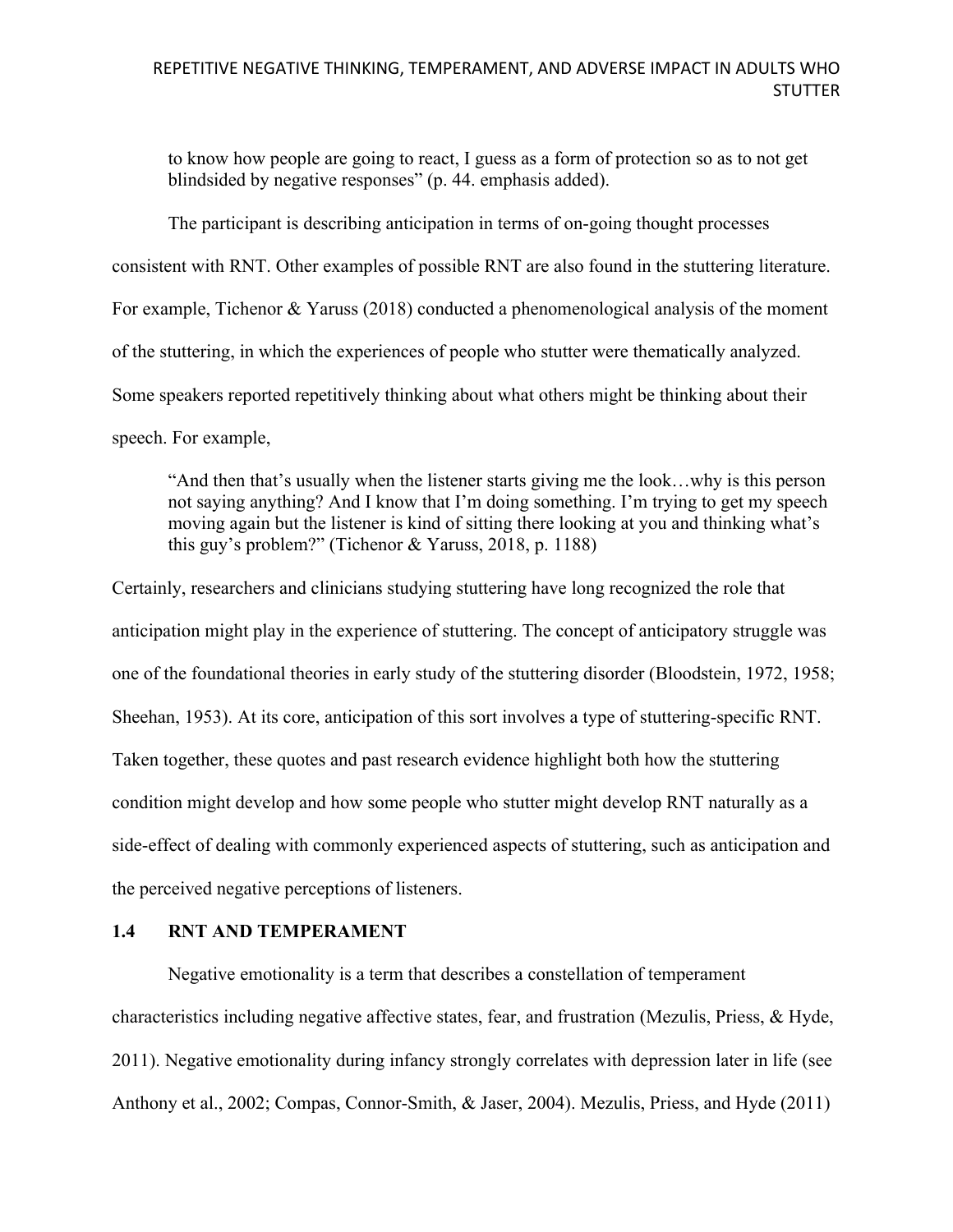examined repetitive negative thinking as a mediator between negative emotionality earlier in life to depression later in life. They conducted a longitudinal study on 301 adolescents from ages 13 to 15 with parent reports of temperament at age 1. The authors found that RNT significantly mediated the association between negative emotionality in infancy and depression in adolescence. In a related study, Verstraeten et al (2009) measured temperament, depression, and repetitive thinking in middle school and high school students to determine how temperament profiles and repetitive thinking relate to depression symptoms. The specific measures of temperament were positive affectivity (defined as the amount of "pleasurable engagement with the environment and the extent to which the person feels active, happy, and enthusiastic"), negative affectivity (defined as "distress and an unpleasurable engagement with the environment"), and effortful control (defined as the ability to change, regulate, or modify one's behavioral or emotional responses) (Verstraeten et al., 2009, p. 390). The authors found that the association between affectivity and depression was moderated by effortful control and that higher levels of negative affectivity were associated with higher levels of repetitive negative thinking.

This research evidence raises questions about whether there may be links between temperamental profiles and RNT in people who stutter. A growing research evidence base shows that children who stutter are more reactive to and less adaptive to environmental stimuli (Wakaba, 1998) and have greater negative affect (K. Johnson, Walden, Conture, & Karrass, 2010; Ntourou, Conture, & Walden, 2013), decreased attention skills (J. D. Anderson, Pellowski, Conture, & Kelly, 2003; Eggers, De Nil, & Van den Bergh, 2012), and lower inhibitory control (Eggers, De Nil, & Bergh, 2010). Lower effortful control has been shown to strongly correlate with the severity of stuttering behavior in multiple cohorts of children who stutter (Kraft,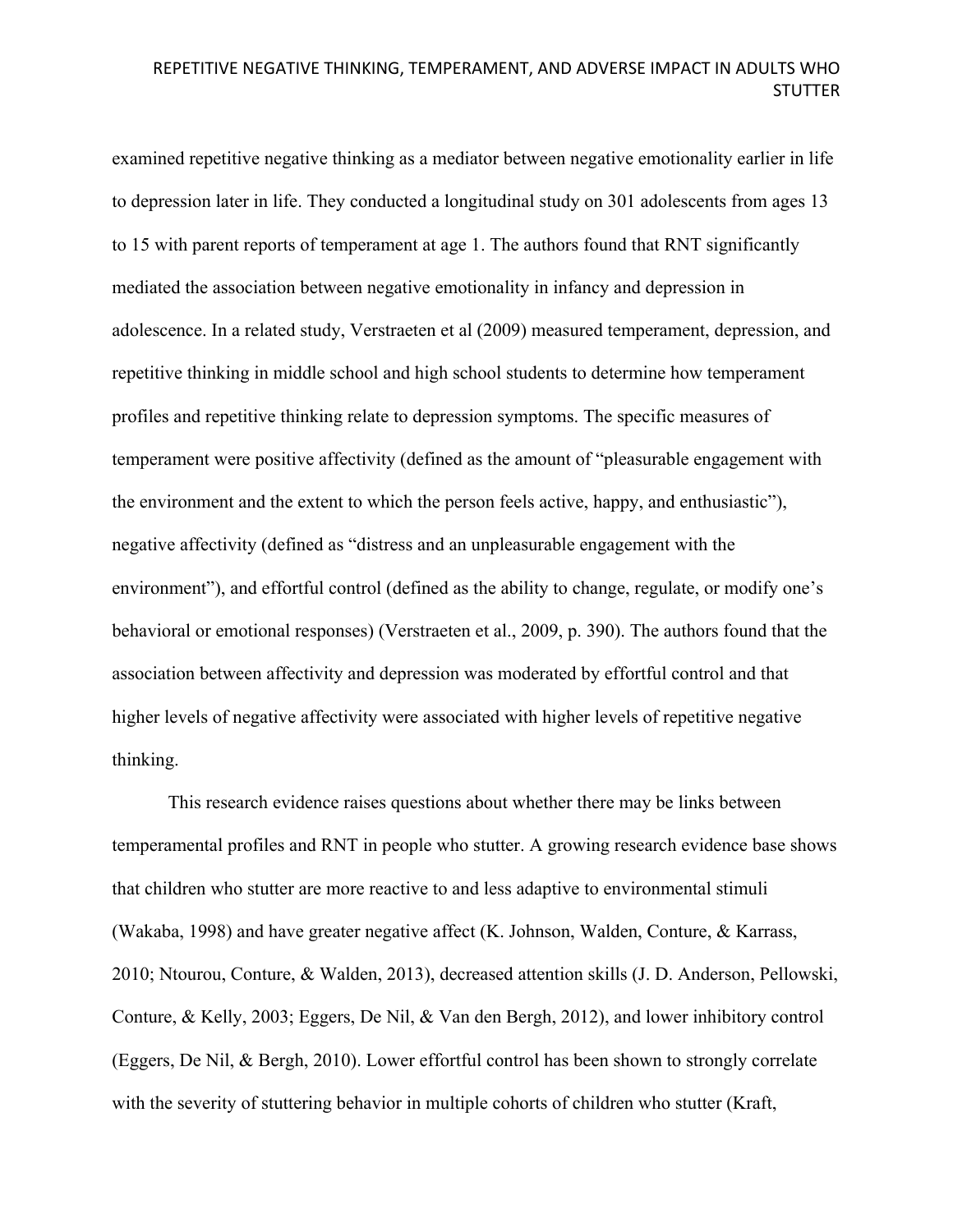Ambrose, & Chon, 2014; Kraft, Lowther, & Beilby, 2018). Though there is little temperamentrelated research with adults who stutter, the literature that does exist shows that some adults who stutter may have higher rates of concomitant anxiety than other people who do not stutter (Alm & Risberg, 2007; Craig, A., Hancock, K., Tran, Y., & Craig, 2003; Craig, 1990; Iverach et al., 2018), though questions remain about the relationship between anxiety and stuttering (see Manning & Beck, 2011, 2012, 2013). These differences in adults and children who stutter are often interpreted in terms of baseline traits that are characteristic of people who stutter as a group. Yet, according to the broader RNT literature, if individual differences in a person's temperament profile include lower levels of effortful control or higher levels of negative affectivity, then he or she may have difficulty inhibiting the frequency and severity of negative thoughts when they occur (Hilt, Armstrong, & Essex, 2012). This may, in turn, lead to a higher rate of repetitive negative thinking—and its adverse sequelae.

#### **1.5 PURPOSES AND AIMS OF THE PRESENT STUDY**

Given that some children who stutter have been shown to have differences in temperamental factors (see for review Conture, Kelly, & Walden, 2013), and that certain temperament markers moderate the development of RNT in children/adolescents (see, Verstraeten et al., 2009), it is likely that some adults who stutter may experience repetitive negative thinking. This may then put them at increased risk for experiencing negative impact of the stuttering disorder on their life (see Yaruss & Quesal, 2004). As noted, however, RNT has not previously been studied in people who stutter. A better understanding of how RNT might relate to stuttering would support better diagnosis and treatment of adverse impact and provide clearer insights into the experience of stuttering. Therefore, the purposes of this study were: 1) to determine if adults who stutter engage in RNT at higher rates than the general population and 2)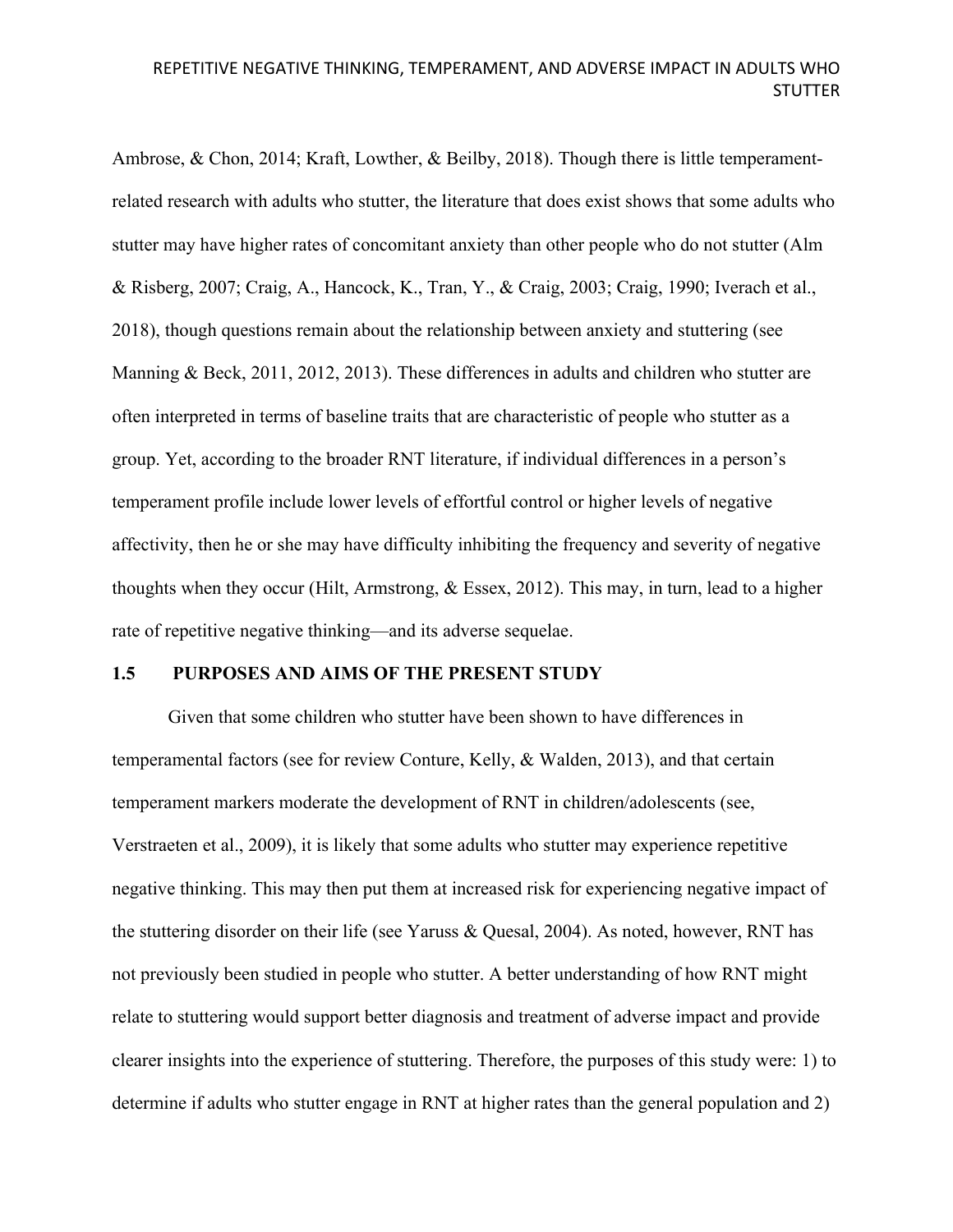to explore whether effortful control and negative affectivity might be related to RNT and adverse impact in people who stutter.

### **2.0 METHOD**

## **2.1 Participants and Procedures**

This study involved a series of detailed online surveys widely distributed to adults who stutter via electronic and personal channels. The surveys, described below, included the following instruments: the *Perseverative Thinking Questionnaire* (PTQ, Ehring et al., 2011), the *Adult Temperament Questionnaire* short form (ATQ, Evans & Rothbart, 2007), and the *Overall Assessment of the Speaker's Experience of Stuttering* (OASES, Yaruss & Quesal, 2016). A total of 313 people completed the PTQ, 207 completed the ATQ, and 205 completed the OASES. A total of 8 participants who completed at least two of the survey instruments were excluded from the analyses: 1 due to a lack of self-reported history of stuttering and 7 for being under the age of 18. Demographic data, including age at the time of the survey, age of stuttering onset, history of participation in self-help/support and speech therapy, and ethnicity; some demographic data were missing for questions occurring at the end of the survey due to attrition. Table 1 summarizes the available demographic characteristics of the participants whose data were analyzed in this study across the three surveys.

Recruitment procedures were similar to those found in other recent surveys exploring aspects of stuttering (see Boyle, 2013, 2017, 2018; Boyle, Beita-Ell, Milewski, & Fearon, 2018; Boyle & Fearon, 2018; Tichenor & Yaruss, 2019b, 2019a). Participants were recruited using a mix of convenience sampling (e.g., recruiting from personal contacts) and snowball sampling (in which recruitment cascades from one or more outlets or respondents to others: see Goodman,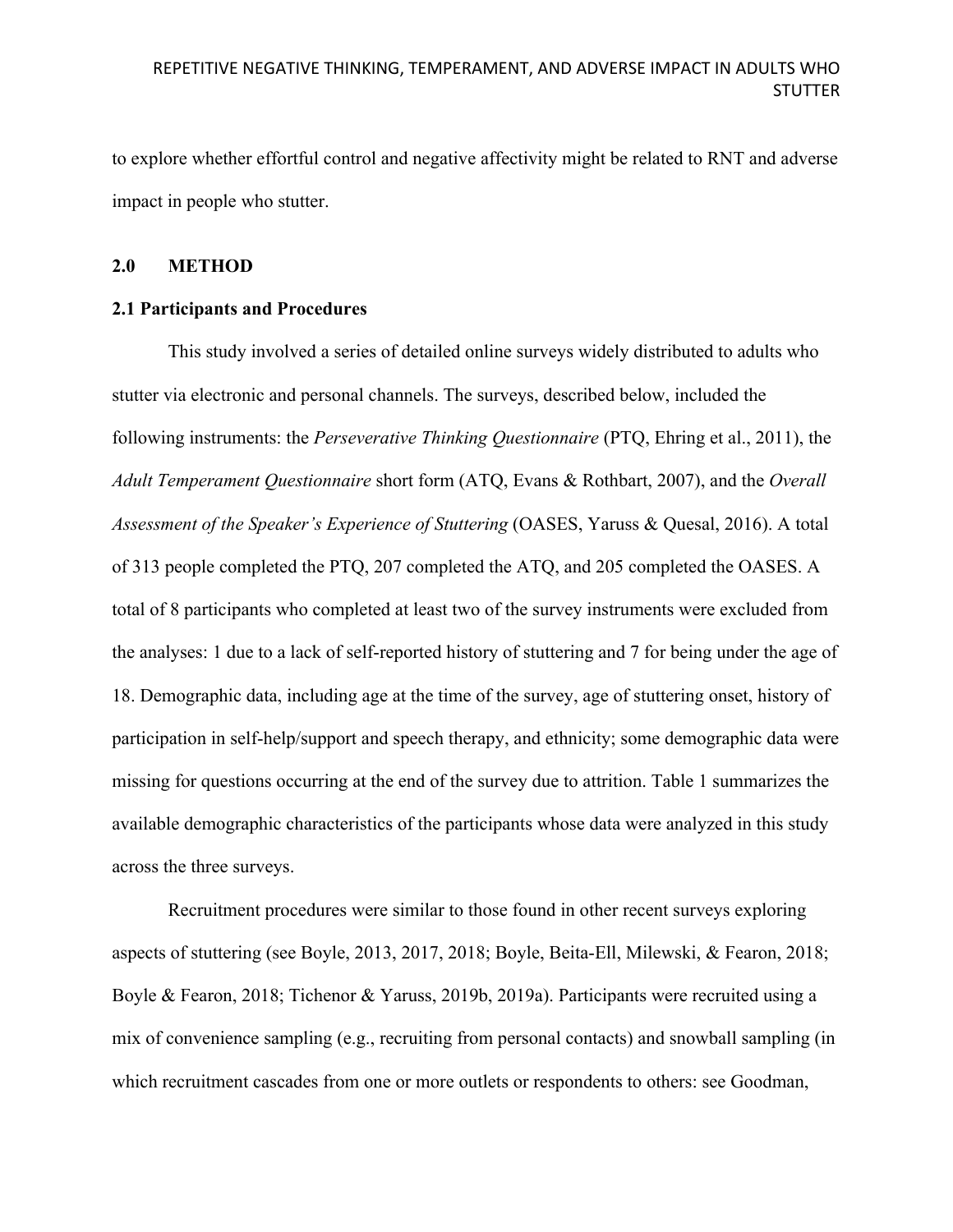1961). Specifically, various research registries from previous studies, social media outlets, personal contacts of the authors, word-of-mouth, and national and international stuttering associations were used to recruit respondents. These various outlets were also asked to share the survey with as many adults who stutter as possible to encourage a broad sampling of people who stutter from different backgrounds and with different experiences. Because recruitment was conducted in these varied ways, response rates cannot be calculated because it is impossible to determine how many people were ultimately contacted.

The survey was conducted via the Internet using Qualtrics (Qualtrics, 2018). All respondents were adults age 18 or older (*Mean age* = 38.86, *SD* = 16.86), who self-reported to be people who stutter; and, who completed an informed consent prior to receiving and completing the survey. The study was deemed to be exempt from institutional review by the Michigan State University Human Subjects Research Protection Office under statute 45 CFR 46.101(b) 2.

### **2.2 The Survey**

Three separate surveys were created to encourage a high response rate and to facilitate completion of the individual surveys while limiting potential fatigue and attrition in the participants' responses. Each of the three surveys contained the same demographic questions, but respondents had the option of only completing this part of the surveys once, if they provided personal identification codes and/or email addresses so data from the different surveys could be linked to each other for comparisons across measures.

The *Perseverative Thinking Questionnaire* (PTQ, Ehring et al., 2011) was used to measure participants' tendency to engage in RNT. The PTQ contains 20 questions that explore how intrusive and repetitive thoughts are in one's daily life. It has been shown to have good internal consistency across samples and within subscales (Ehring et al., 2011). The short form of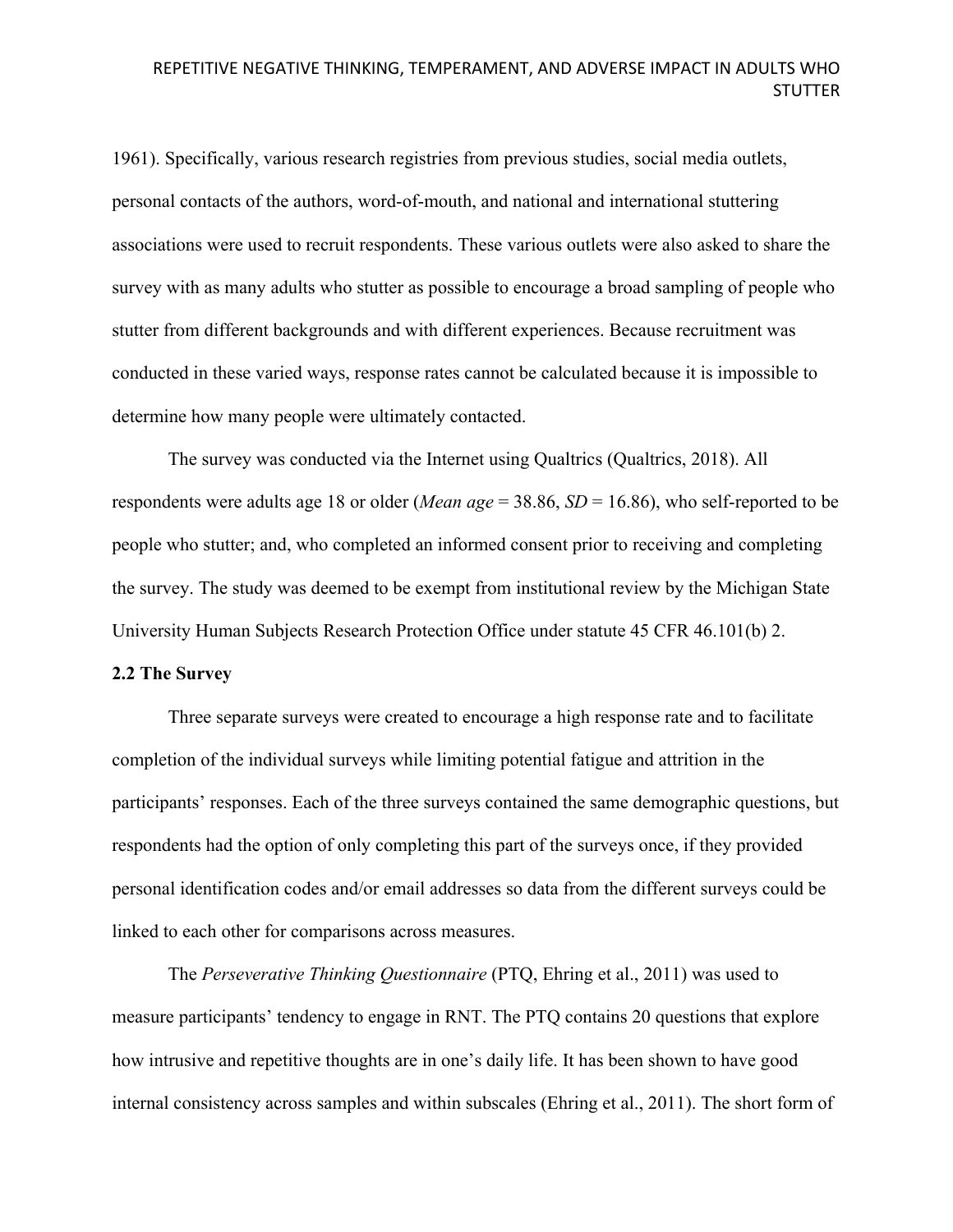the *Adult Temperament Scale* (Derryberry & Rothbart, 1988; ATQ, Evans & Rothbart, 2007; Rothbart, Ahadi, & Evans, 2000) was used to measure temperament. The ATQ short form contains 77 questions operationalizing four broad factors each containing numerous sub-scales. It has been shown to have adequate-to-good reliability coefficients across constructs (Evans & Rothbart, 2007), and it is widely used in various field of psychology for describing temperament. The *Overall Assessment of the Speaker's Experience of Stuttering* (OASES, Yaruss & Quesal, 2016) was used to assess the impact of stuttering on participants' lives. The OASES assesses stuttering impact via the WHO's International Classification of Functioning, Disability, and Health (ICF, WHO, 2001), by asking people who stutter to self-report how much their reactions to stuttering limits them, how much stuttering negatively impacts communication in daily situations, and how much their stuttering negatively influences their quality of life on a 100 item self-report measure. It has been shown to be a reliable and stable measure of the impact stuttering has on a person's life (Yaruss & Quesal, 2006, 2016).

All items from each of the instruments were reproduced and scored according to the instrument specific instructions. Given that these instruments are standard assessments in their respective fields, no editing of items was done. The three surveys were piloted for errors with a small group of people who stutter prior to larger subject recruitment.

#### **2.3. Data Analysis**

Data recorded in Qualtrics were exported to and analyzed in R-studio (Rstudio Team, 2018), a companion program to R (R Core Team, 2019). Various R packages were used for data manipulation, analysis, and visualization (likert, Bryer & Speerschneider, 2016; ggplot2, Chang et al., 2018; sjplot, Daniel Lüdecke, 2018; ggiraph, Gohel, Bostock, Kokenes, Shull, & Book, 2018; ggpubr, Kassambara, 2018; ggiraphextra, Moon, 2018; psych, Revelle, 2017; dplyr, H.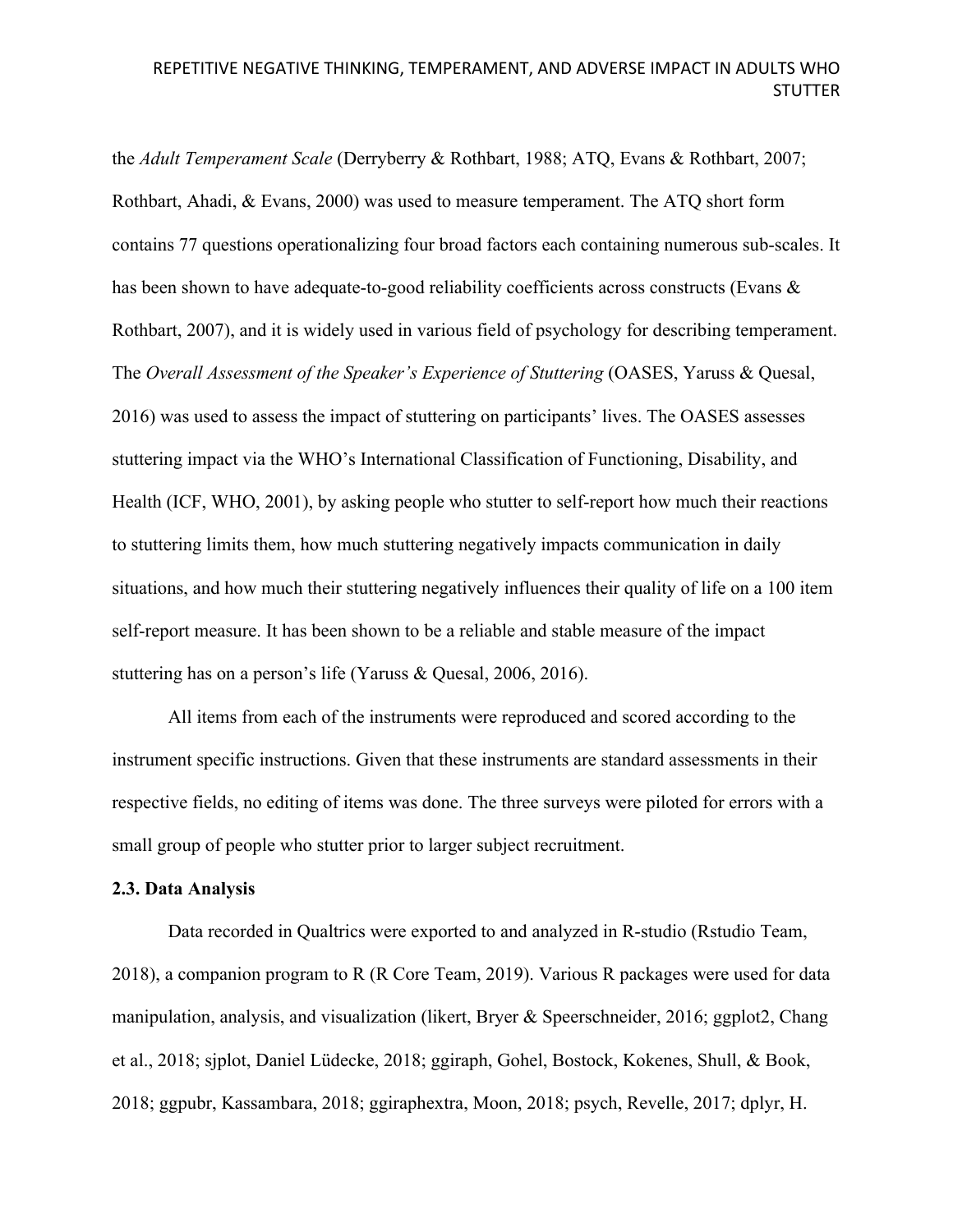Wickham, François, Henry, & Müller, 2018; plyr, Hadley Wickham, 2016, reshape2, 2017). All data were manually checked for data entry or coding errors.

Though each of the three instruments have reliability data in the broader research literature of their fields, reliability measures were conducted to determine internal stability of the measure factors within this sample of people who stutter with Cronbach's Alpha. Reliability was adequate to excellent for each for the PTQ factors (*Core Characteristics of RNT:*  $\alpha$  = .92; *Unproductiveness of RNT:*  $\alpha$  = .77; *Capturing Mental Capacity:*  $\alpha$  = .83). Reliability was adequate-to-good for each of the ATQ factors (*Effortful Control:*  $\alpha$  = .80; *Orienting sensitivity:*  $\alpha$  = .73; *Extraversion/surgency:*  $\alpha$  = .72; *Negative Affect:*  $\alpha$  = .85). Reliability was good-toexcellent for each of the OASES factors (*General Information:*  $\alpha$  = .87.; *Reactions to Stuttering:*  $\alpha$  = .96; *Communication in Daily Situations:*  $\alpha$  = .93; *Quality of Life:*  $\alpha$  = .97). Simple and multiple linear regression were performed to determine whether effortful control, RNT, or their interaction predicted adverse impact as measured by the OASES. Multicollinearity (i.e., the situation in which specific predictors can be determined from other predictors in regression models) was evaluated to assess the statistical power of the models through variance inflation factors (VIF). PTQ scores and the temperament factors (Negative Affectivity and Effortful Control) did not demonstrate VIF values high enough to be concerned about multicollinearity (see Kennedy, 2003; Neter, Wasserman, & Kutner, 1985).

### **3.0 Results**

The primary research questions were to evaluate how variables across the instruments related to one another (e.g., RNT on adverse impact), though each survey instrument was first analyzed individually to evaluate the key constructs of RNT, temperament, and adverse impact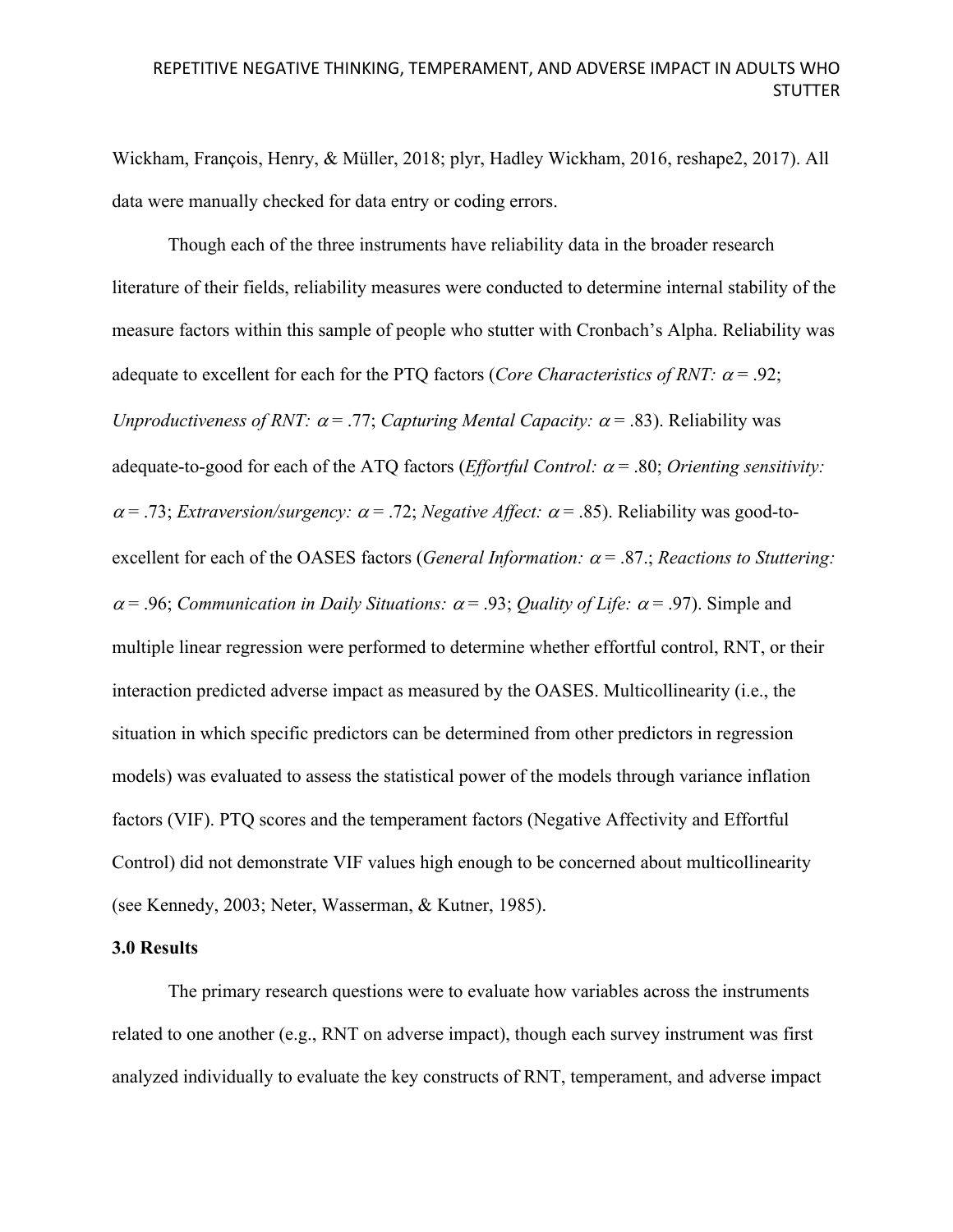in this sample of people who stutter. Simple and multiple linear regression analyses were used to determine if RNT could predict adverse impact and, more specifically, if effortful control, negative affectivity, and RNT combined could predict adverse impact.

### **3.1 Individual Measure Results**

Scores on the Perseverative Thinking Questionnaire (the measure of RNT) results yielded a range of 0 to 59 ( $M = 27.92$ ,  $SD = 11.15$ ). In order to determine whether the sample of people who stutter as a group had higher rates of RNT than the general population, a pooled t-test was conducted using published data from the general population as a comparison group (see O'Haver, 2015). The range of PTQ results from the general population sample is 0 to 60 (*M=*  25.98*, SD = 12.37*), with a normal distribution (O'Haver, 2015, p. 117). Normality of the data collected in this survey was determined via a probability plot. PTQ scores in this sample of people who stutter were significantly higher than published norms, suggesting a higher degree of RNT in this group of people who stutter  $(t(641) = 2.00, p < .05)$ . Because the data from the present study and the general population data in O'Haver (2015) had roughly the same sample sizes ( $n = 317$ ,  $n = 326$ ) and similar standard deviations *(SD* = 11.15 and *SD* = 12.37*)*, respectively, Cohen's d was calculated to measure the effect size of this significant difference. The effect size for this analysis  $(d = .17)$  was smaller than Cohen's (1988) cut-off for a small effect  $(d = .20)$ . This indicates that, although this sample of people who stutter did demonstrate significantly higher PTQ scores than the general population (indicating greater levels of RNT), the effect size of this group difference was very small.

Evans and Rothbart (2007) provided means and standard deviations for the sub-factors of the Adult Temperament Questionnaire (ATQ), yet the authors did not provide them for the 4 main factors of the short version of the ATQ. Therefore, no further comparisons are made to past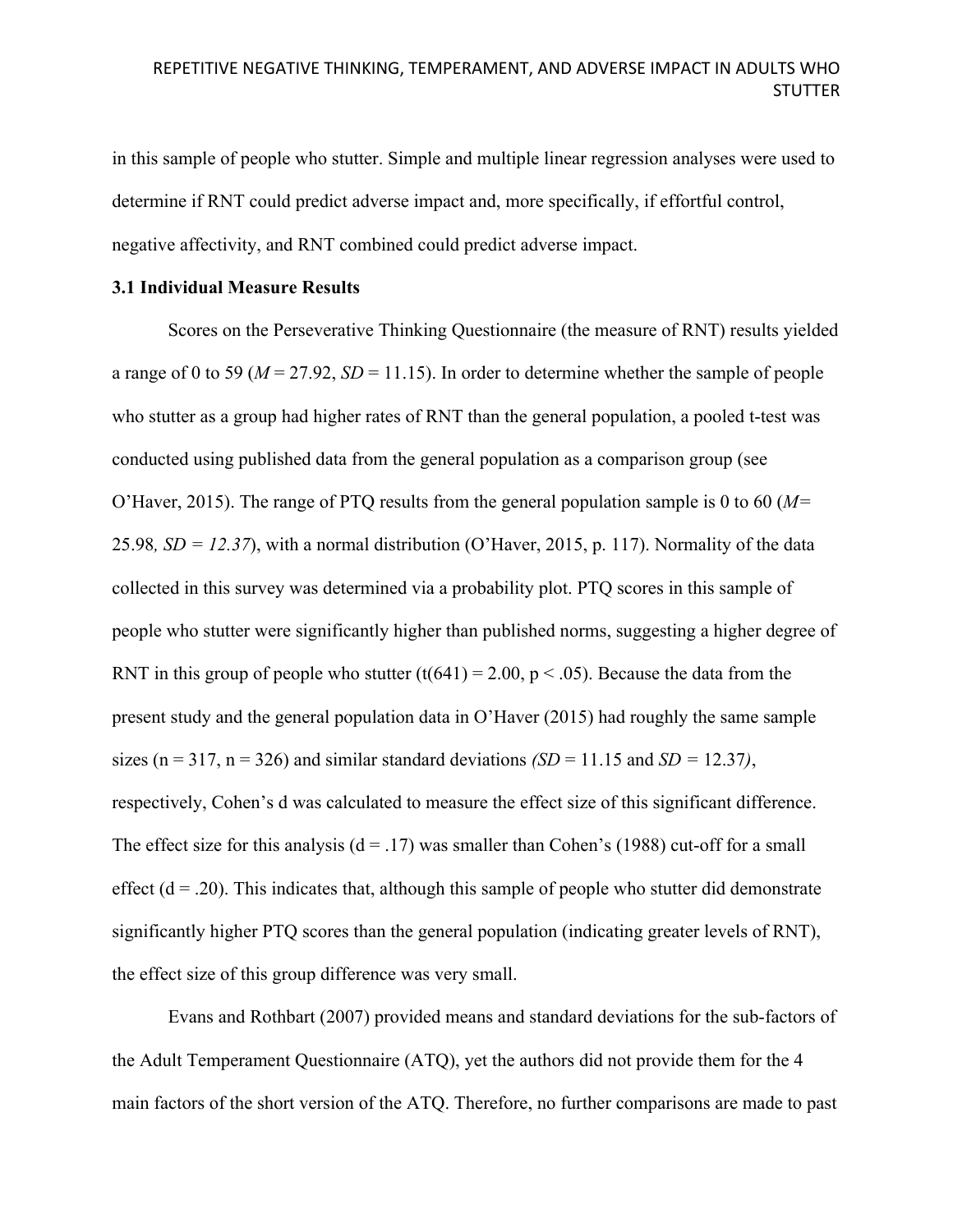literature. Means and standard deviations from participants responses to both the ATQ factors and sub-factors are presented in Table 2.

Respondents demonstrated a wide range of negative impact scores across the four OASES sub-sections: General Information (*M =* 2.83*, SD =* .67), Reactions to Stuttering (*M =*  2.83*, SD =* .80), Communication in Daily Situations (*M =* 2.67*, SD =* .75), Quality of Life (*M =*  2.42*, SD =* .98), and OASES Total Impact (*M =* 2.73*, SD =* .70). These means and standard deviations are similar to published norms of the OASES (Yaruss & Quesal, 2016, p. 43). An independent samples t-test confirmed that no difference between OASES Total Impact scores in existed between this study and published norms (t(376) = -.76, p = .078), suggesting that the adverse impact in the present sample of individuals who stutter is comparable to that seen in other samples.

### **3.2 Relationships between RNT and Participants' Sex, Age, and Adverse Impact**

Age, sex, and adverse impact were explored as possible predictors of repetitive negative thinking (RNT). The sample of respondents in this study were divided by sex, and an independent samples t-tests were performed to determine whether there was a statistically significant difference between sex and RNT responses. Results indicated no significant difference between male (*M =*27.87, *SD =* 11.86) and female (*M =* 27.49, *SD =* 10.47) respondents (t(248) = .28, p = .78). RNT and age were mildly negatively associated  $r(278)$  = - $.26$ ,  $p < .001$ , though the total variance explained and effect size was small, as measured by simple linear regression (F(1,278) = 20.4, p < 001, R<sup>2</sup> = .07, R<sup>2</sup>Adjusted = .07, f<sup>2</sup> = .08).

Simple linear regression was performed to investigate the relationship between PTQ total score and each of the four OASES sub-section total impact scores. One model was built for each of the four OASES sub-sections. Scatterplots revealed a positive linear relationship between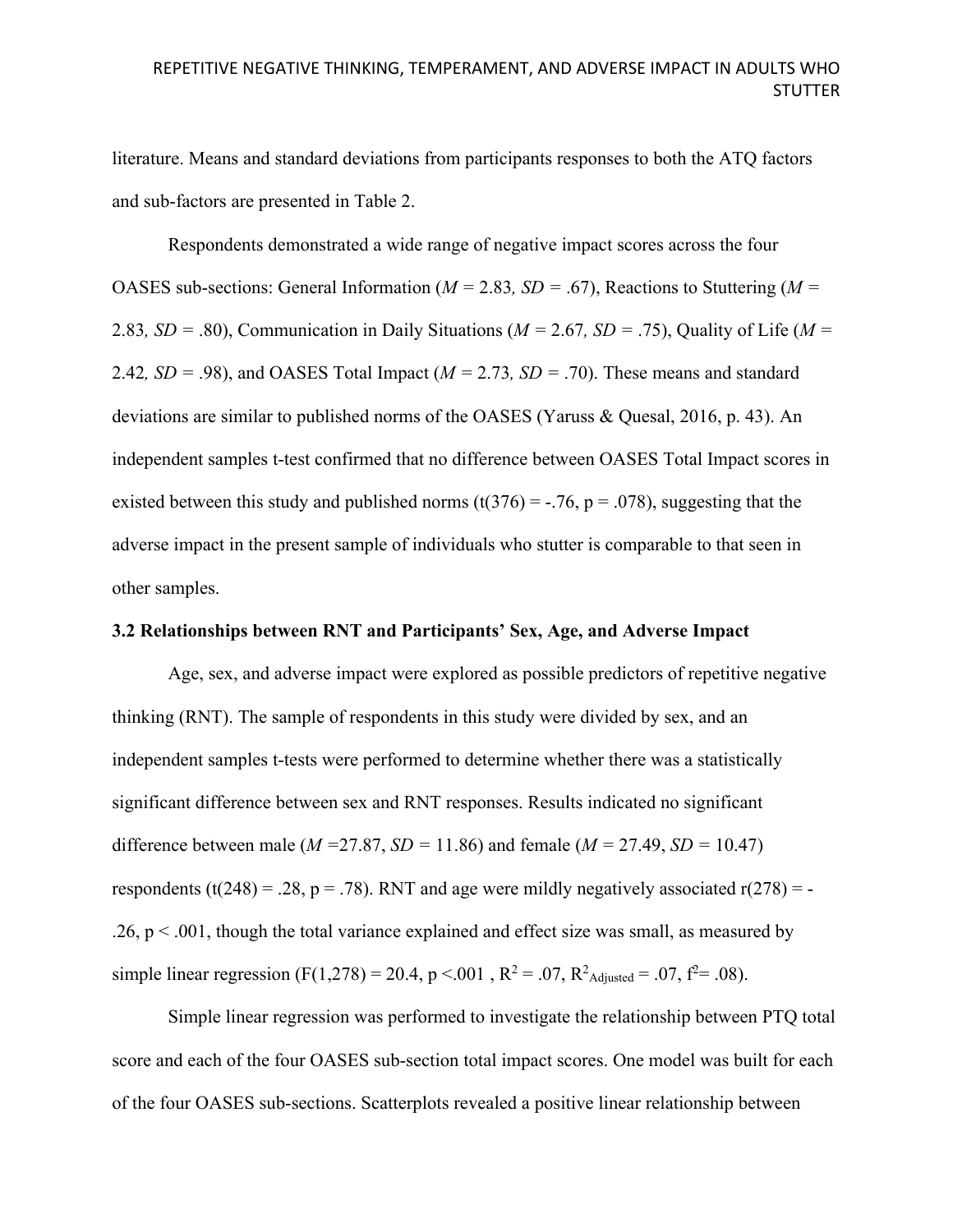PTQ total score and the OASES sub-section impact scores. These relationships were confirmed by statistically significant Pearson's correlation coefficients: General Information r(195) = .35, p  $\leq$ .001; Reactions to Stuttering r(192) = .53, p $\leq$ .001; Communication in Daily Situations r(193) = .46,  $p < 0.001$ ; and Quality of Life r(190) = .64,  $p < 0.01$ . Findings reveal weak-to-strong significant positive linear relationships between RNT and each OASES sub-section impact score. Table 3 contains more specific regression statistics; Figure 1 visualizes these effects.

### **3.3 The Influence of RNT, Effortful Control, Negative Affectivity on Adverse Impact**

In order to determine how repetitive negative thinking, effortful control, and negative affectivity relate to adverse impact, multiple linear regression models were built for the four sections of the OASES. The three predictors were total PTQ score, effortful control or negative affectivity, and the interaction term, respectively.

#### **3.3.1 Effortful Control**

PTQ total score and Effortful Control explained a significant amount of the variance of *General Information* impact score (F(3,153) = 8.95, p <.001, R<sup>2</sup> = .15, R<sup>2</sup><sub>Adjusted</sub> = .13, f<sup>2</sup> = .18), *Communication in Daily Situations* impact score  $(F(3, 151) = 13.51$ ,  $p < .001$ ,  $R^2 = .21$ ,  $R^2$ <sub>Adjusted</sub>  $= 20$ ,  $f^2 = 27$ ), *Reactions to Stuttering* impact score (F(3,151) = 20.04, p < .001, R<sup>2</sup> = .29,  $R^2$ <sub>Adjusted</sub> = .27,  $f^2$ =.40), and *Quality of Life* impact score (F(3,148) = 32.65, p < .001,  $R^2$  = .40,  $R<sup>2</sup>$ Adjusted = .39, f<sup>2</sup>=.66). Effect sizes ranged from medium to very large. Details concerning the significance of individual variables in the models are presented in Table 4. As can be seen by the significance of the interaction terms, Effortful control moderated scores on *General Information* and *Communication in Daily Situations* but not *Reactions to Stuttering* or *Quality of Life*. Figure 2 contains scatterplots between *General Information* and *Communication in Daily Situations* sections and PTQ total score with each observation colored to indicate the Effortful Control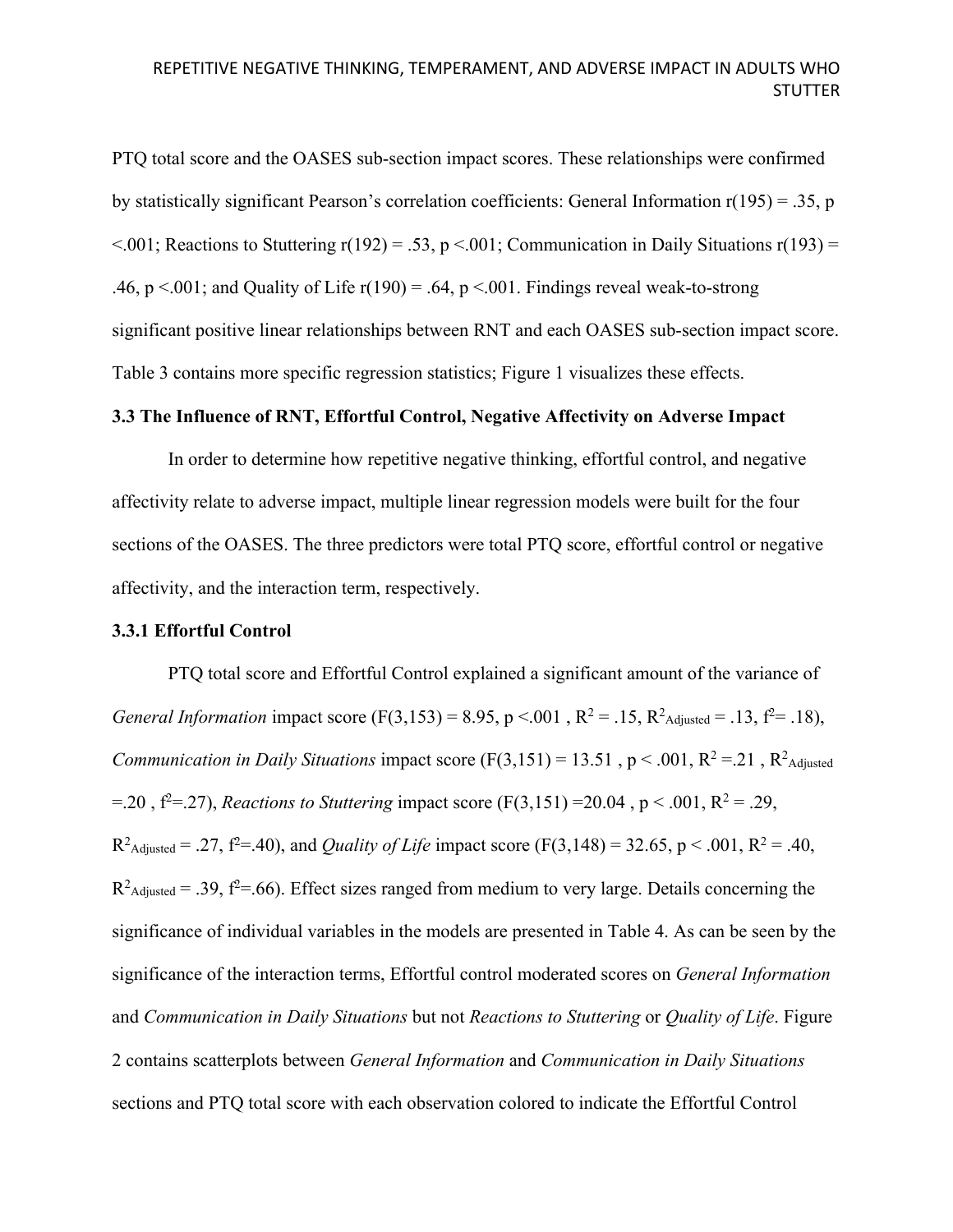profile for that subject. Individual regression lines are overlaid for each whole number value of Effortful Control. Not only were higher degrees of RNT associated with higher OASES scores (which indicates greater adverse impact from stuttering), but effortful control moderated this relationship. Specifically, lower levels of effortful control were associated with higher OASES and PTQ scores (more positively sloped regression lines), while higher levels of effortful control were associated with lower levels of OASES and PTQ scores (flatter/more negatively sloped regression lines).

### **3.3.2 Negative Affectivity**

Multiple regression models were again built to explore the effect of Negative Affectivity and RNT on adverse impact in stuttering. PTQ total score and Negative Affectivity explained a significant amount of the variance of the *General Information* impact score (F(3, 153) = 9.61, p  $< .001$ ,  $R^2 = .16$ ,  $R^2$ <sub>Adjusted</sub> = .14,  $f^2 = .19$ ), *Reactions to Stuttering* impact score (F(3,151) = 22.46,  $p < .001$ ,  $R^2 = .31$ ,  $R^2$ <sub>Adjusted</sub> = .30,  $f^2 = .45$ ), *Communication in Daily Situations* impact score (F(3, 151) = 15.58, p < .001, R<sup>2</sup> = .24, R<sup>2</sup><sub>Adjusted</sub> = .22, f<sup>2</sup> = .19), and *Quality of Life* impact score (F(3,148) = 35.1, p <.001, R<sup>2</sup> = .42, R<sup>2</sup><sub>Adjusted</sub> = .40, f<sup>2</sup> = .71). The effect sizes ranged from medium to very large. Table 5 contains more specific information concerning the variables within each model. The interaction of Negative Affectivity and PTQ scores were significant in three of the four models, but inclusion of the interaction term caused RNT to no longer significantly predict the respective OASES sections (see Section 3.2). To further evaluate if this occurred because Negative Affectivity and RNT were significantly correlated regressors (multicollinearity), the variables were plotted via scatterplots and Pearson's correlation coefficients were calculated. Plots revealed a positive linear relationship between Negative Affectivity and the OASES sub-section impact scores. These relationships were confirmed by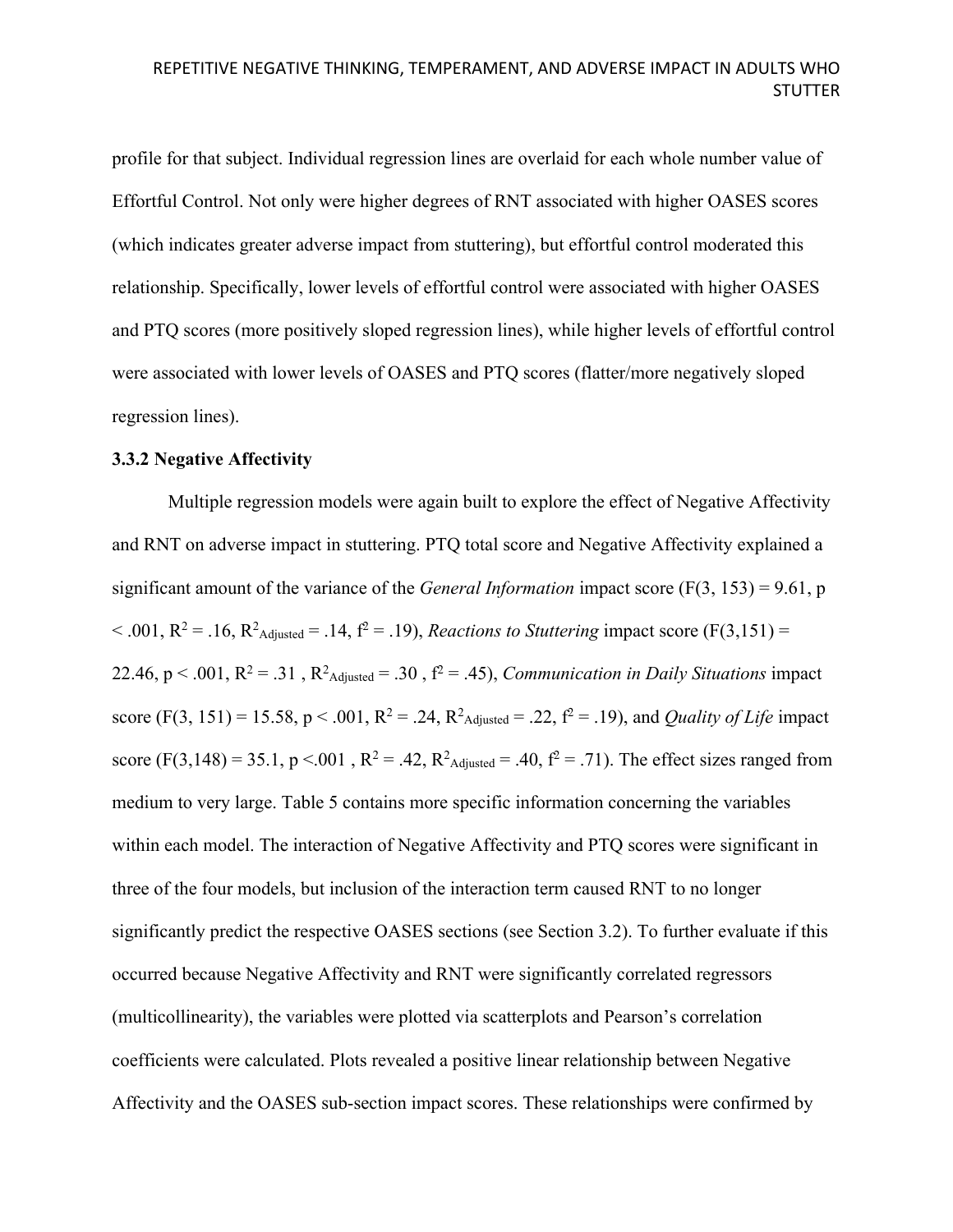statistically significant Pearson's correlation coefficients: General Information  $r(156) = .25$ , p  $\leq$ .002; Reactions to Stuttering r(154) = .39, p $\leq$ .001; Communication in Daily Situations r(154) = .34, p <.001; and Quality of Life  $r(151) = .39$ , p <.001. Findings reveal weak significant positive linear relationships between Negative Affectivity and each OASES sub-section impact score.

Increased levels of Negative Affectivity were still associated with greater adverse impact as measured by *General Information, Communication in Daily Situations, and Quality of Life.*  This can be seen visually in Figure 3 where scatterplots between these OASES sections and PTQ total score are plotted. Individual data points are colored by each respondent's Negative Affectivity scores. Different regression lines are plotted for each whole number level of Negative Affectivity. Higher levels of Negative Affectivity are associated with more adverse impact and higher PTQ scores (more positively slopped regression lines).

### **4.0 Discussion**

Individual differences in adverse impact from stuttering were strongly associated with repetitive negative thinking in this study. Specifically, people who engaged in higher levels of RNT also demonstrated significantly more adverse stuttering impact, as measured by the OASES. This pattern of higher RNT being associated with higher adverse impact was further moderated by Effortful Control and Negative Affectivity. People who stutter who have lower levels of Effortful Control and higher levels of Negative Affectivity demonstrated both significantly higher levels of RNT *and* higher levels of adverse stuttering impact. The reverse was also true. For example, people who stutter with the highest levels of effortful control and the lowest levels of negative affectivity were predicted to have lower *Communication in Daily Situation* scores despite having high rates of RNT (See Figure 2 and 3, respectively). These data suggest that person-centered traits, including temperament characteristics (e.g., high effortful control and lower negative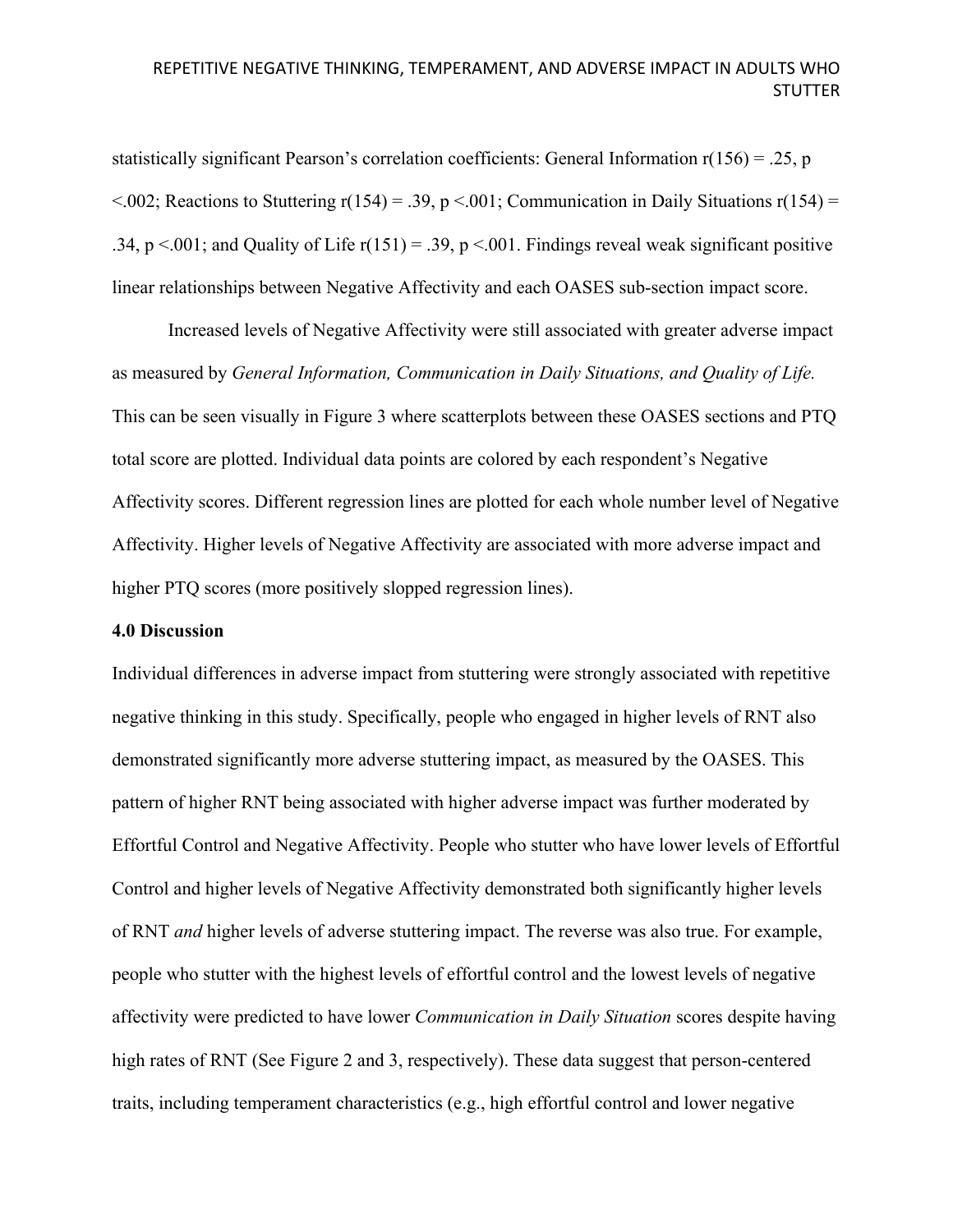affectivity) and RNT are vital for understanding how and why some people develop and experience adverse impact associated with stuttering. Understanding this process of developing the habit of RNT helps to explain why some people tend to experience greater adverse impact from stuttering compared to others: individuals who engage RNT more frequently and often are more likely to experience higher levels of adverse impact, and this relationship is affected by the person's individual temperament characteristics. In summary, some people who stutter experience more adverse impact because of *who they are* (e.g., based on their temperament traits) and *how they cope* with the stuttering experience (e.g., habit of RNT).

### **4.1 Clinical Applications**

Prior research has shown that a better understanding of why, when, and how people develop RNT has led to improved treatment in several clinical fields other than stuttering. For example, treatment of RNT in depression targets the process of engaging in RNT by increasing awareness in the client of how often and how pervasive the habit is, addressing the oftenoccurring thought that RNT is uncontrollable, and confronting the belief that RNT is beneficial (Wells & Papageorgiou, 2004). Interestingly, treatment of RNT often targets decreasing the frequency and severity of the thoughts themselves, rather than the specific construct about which the person is thinking (M. C. Anderson & Levy, 2009; Jha, Stanley, Kiyonaga, Wong, & Gelfand, 2010; Mcmillan, 2004; Purdon, 2004; Robinaugh, Crane, Enock, & Richard, 2016; Wells & Papageorgiou, 2004). Once the habit of repetitively thinking decreases, the negative outcomes associated with the negative thoughts also decrease. In depression, specifically, this is often done by increasing socialization, using various forms of cognitive restructuring to detach or defuse thoughts/emotions, and increasing attention/mindfulness to present stimuli and situations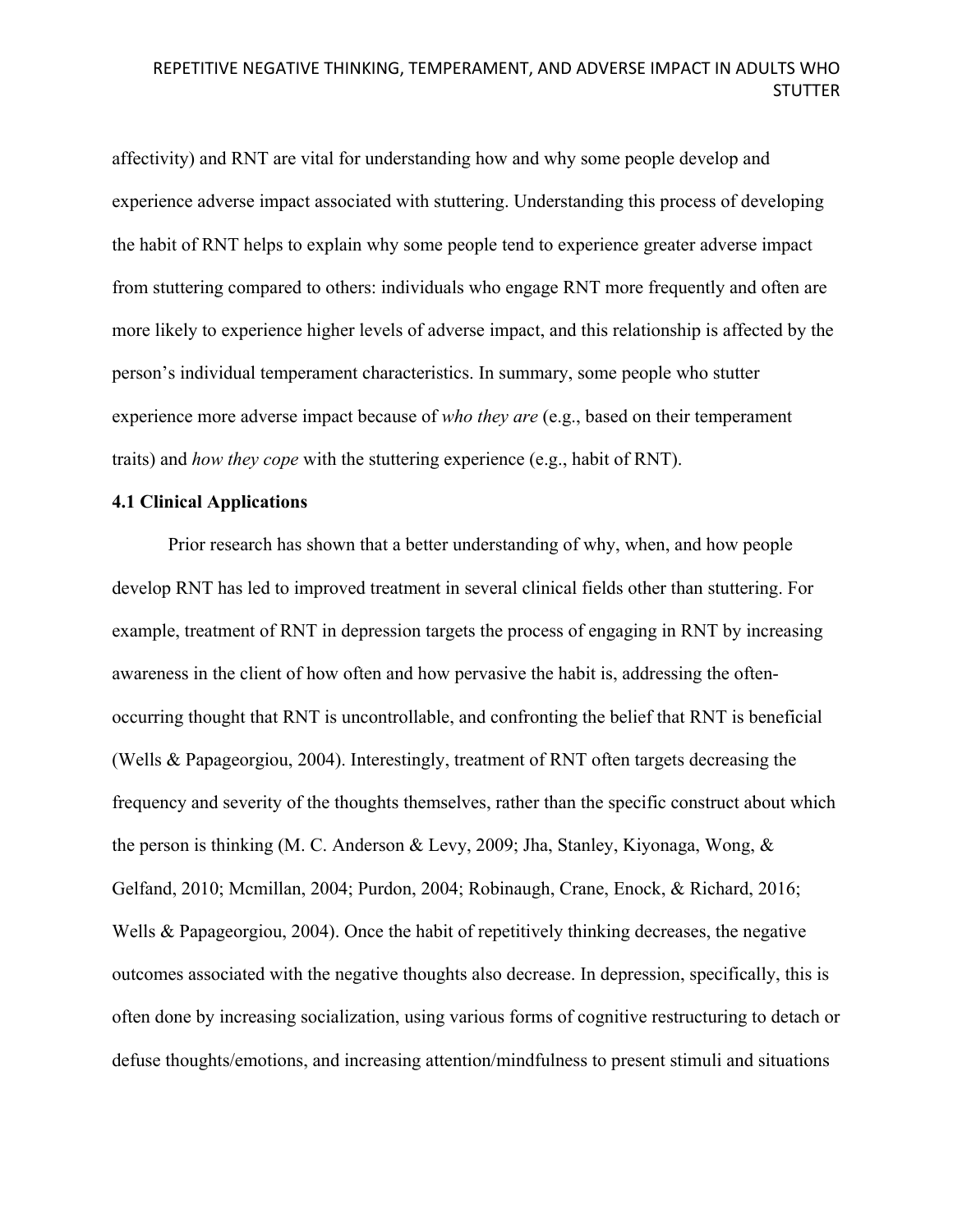(Wells & Papageorgiou, 2004). Such therapeutic approaches are successful and may be more effective than pharmacology for alleviating depressive symptoms (Watkins et al., 2007).

In many ways, mindfulness principles, such as increased proprioception, attending/being present to the moment in which you are, acceptance/allowance of self, and allowing thoughts to be thoughts without emotional attachment, work against the processes that are involved in RNT. Research evidence specifically shows that therapy aimed at increasing mindfulness decreases the frequency and severity of RNT in various disorders (Burg & Michalak, 2011; Chambers, Lo, & Allen, 2008; Heeren & Philippot, 2011; Huffziger et al., 2013; Ramel, Golden, Carmona, & McQuaid, 2004; Snippe et al., 2015). These findings have direct implications for the diagnosis and management of stuttering. Because data in this study show that some people who stutter may be more prone to engage in or develop RNT as a consequence of coping with stuttering, assessing RNT may give clinicians a better understanding of their client's thought and behavior patterns. By targeting the development of unhelpful, intrusive, and repetitive thoughts regarding stuttering, adverse impact may be decreased. Many therapeutic approaches for stuttering recognize the effectiveness of directly addressing where people who stutter are directing their thoughts. For example, various authors over decades have discussed the benefits of cognitivebased therapies (Blood, 1995; Emerick, 1988; Helgadóttir, Menzies, Onslow, Packman, & O'Brian, 2014; Elaine Kelman & Wheeler, 2015; Menzies, O'Brian, Onslow, & Packman, 2008; Menzies, Onslow, Packman, & O'Brian, 2009; Van Riper, 1973) and, more recently, mindfulness-based therapies as they apply to stuttering clinical work (Beilby, Byrnes, & Yaruss, 2012; Boyle, 2011; Cheasman, 2013; Gupta, Yashodhara, & Vasudha, 2016; Harley, 2018; Palasik & Hannan, 2013; Plexico & Sandage, 2011). In describing the benefits of mindfulnessbased therapy to stuttering, Cheasman (2013) stated,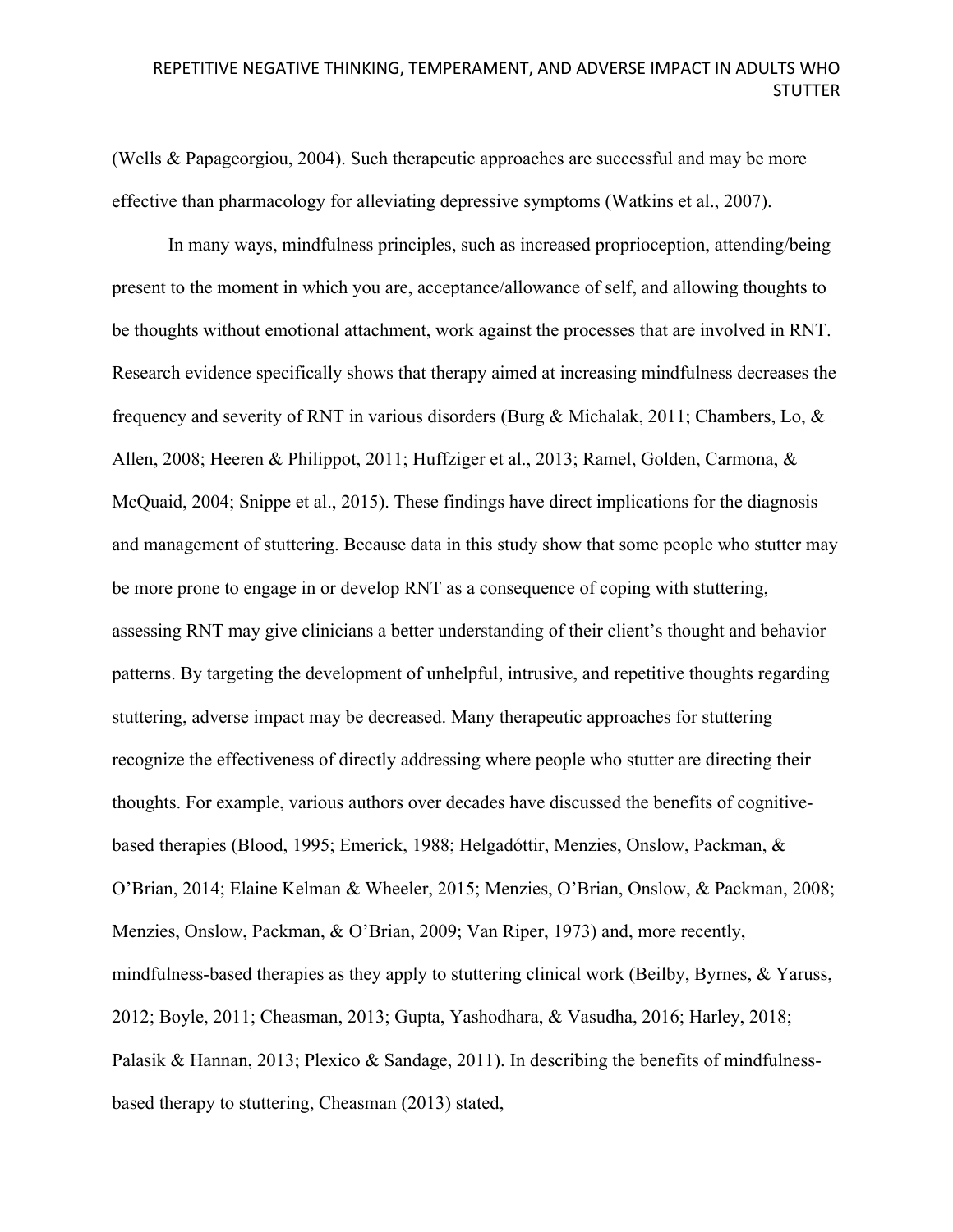"I believe it can be illuminating to look at [stuttering] as occurring on automatic pilot. Behaviours are highly habituated and people are often caught up in a blur of negative emotion and cognition during the actual moment of stammering and so are not in touch with the direct 'in the moment' experience." (p. 233)

This view is in line with a person-centered definition of stuttering, in that people who stutter experience a disconnect between what they want to say and what they are able to say (Perkins, 1990; Tichenor & Yaruss, 2018). Many authors have highlighted how the treatment of stuttering often attempts to decrease the learned negative reactions (e.g., pushing, struggling, avoiding) that people who stutter develop as a *natural* consequence of living with the condition (Sheehan, 1970; Van Riper, 1973, 1982). In many ways, successful management of stuttering involves learning to become more comfortable with the sensation of being out of control for a time when speaking and reacting as little as possible. Mindfulness principles, such as allowing thoughts to be thoughts without attaching emotion to them, being present, and remaining in the moment of stuttering, are critical components to successful stuttering management. In fact, when describing the process of desensitization in stuttering therapy, Van Riper (1973) discussed this process of unlearning deeply-ingrained reactionary thoughts by stating,

"Stutterers feel shame because others have placed a stigma on the disorder, because the impacts of scorn and other penalties have been keenly felt….Our purpose in desensitization therapy is to reduce the strength of the attendant emotional upheaval enough to enable the stutterer to learn new ways of coping." (p. 267)

Thus, although developing the habit of RNT may be a natural consequence of dealing with stuttering in one's life, speech-language pathologists can play a notable role in helping people who stutter learn to develop different ways of thinking about stuttering and different reactions to the underlying sensations associated with stuttering. Such thoughts may not necessarily be positive, but they can be more frequently neutral, and this can help to reduce the occurrence and consequences of RNT. As such, findings from this study suggest clinicians should assess RNT in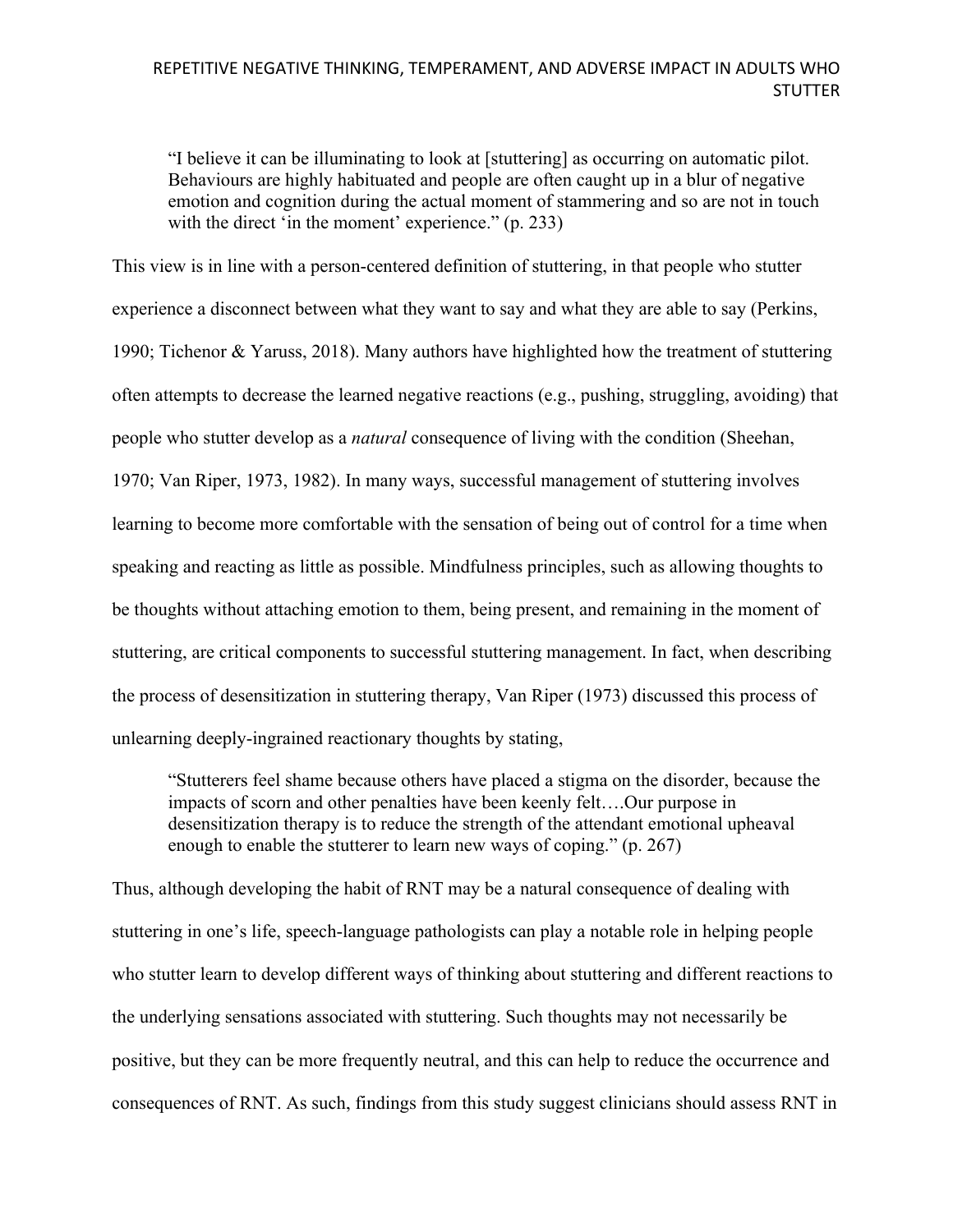their clients who stutter and individualize their therapy in order to address RNT when it is present. Doing so will allow clinicians to better understand who their clients are as an individual and what they are bringing to the therapy table; thus, increasing the effectiveness of their therapy.

### **4.2 Future Directions**

An additional benefit of mindfulness-based therapeutic approaches is that such practices build empathy, compassion, and counseling skills in therapists themselves (see for review, Davis & Hayes, 2011). This is especially relevant for stuttering, given that qualitative evidence has shown that effective therapeutic alliances between clinicians and people who stutter greatly benefit from empathy on the part of the clinicians (Plexico, Manning, & DiLollo, 2010; see also Quesal, 2010). Given that past clinical research evidence has also shown that stuttering is poorly understood by many speech language pathologists (Cooper & Cooper, 1985, 1996; St. Louis & Lass, 1981; Tellis, Bressler, & Emerick, 2008; Yaruss et al., 2016), mindfulness-based therapy approaches may help to bridge gaps in understanding between clinicians and the clients they wish to serve. Indeed, many efforts in recent years have sought to improve clinicians' empathy for and understanding of stuttering so they can better incorporate counseling skills in their treatment of people who stutter (Manning, 2010). Future studies should explore this clientclinician dynamic as it relates to RNT.

Future studies exploring how RNT develops in people who stutter should also directly explore the effectiveness of therapy targeting RNT and the role that family dynamics plays in the development of RNT in preschool and school-aged children who stutter. Research outside of stuttering has shown that poor family dynamics (e.g., over-controlling parenting and other negative parenting styles) may contribute to the development of RNT in children (Hilt et al.,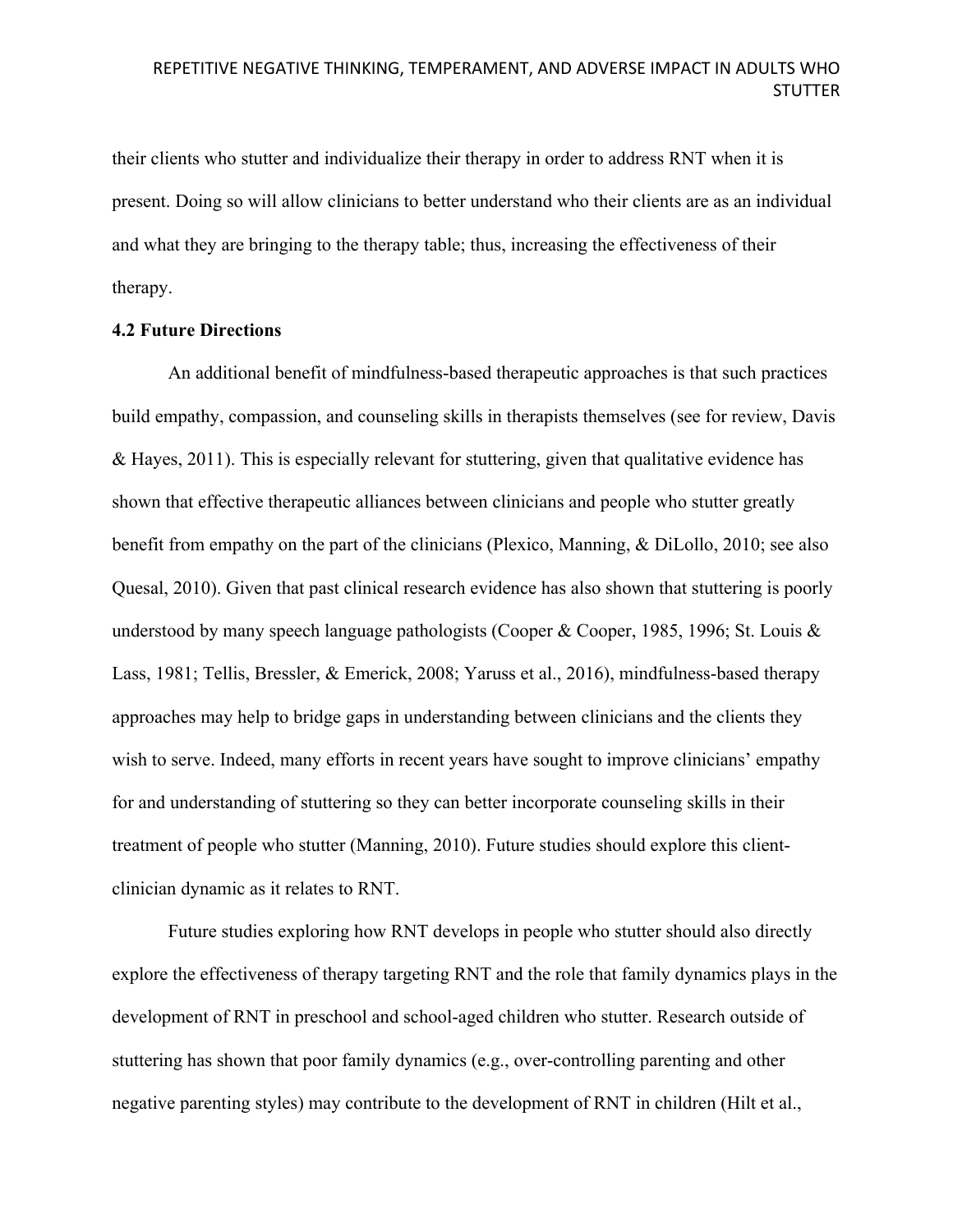2012; Nolen-Hoeksema, 1991; Spasojević & Alloy, 2004). Although the limited prior research evidence that exists has revealed conflicting differences as to whether the parenting styles/home environments of parents of children who stutter are different than parenting styles/homes of children who don't stutter (see discussion in Yairi, 1997), such work has not considered the potential interaction of parenting style and the development of RNT in children who stutter. Given the data from this study and other research evidence suggesting that children who stutter have differences in temperament (see for review Conture et al., 2013), children who stutter may be at risk for developing RNT as a function of personal factors (e.g., temperament) and environmental factors (e.g., family parenting styles). Future research should explore this possibility and connect it to the importance of family-centered therapy approaches to preschool and school-age children who stutter (see Franken & Putker-de Bruijn, 2014; E. Kelman & Nicholas, 2017; Onslow, Packman, & Harrison, 2003; Yaruss, Coleman, & Quesal, 2012; Yaruss & Reardon-Reeves, 2017).

### **4.3 Limitations**

The main findings of this study highlight limitations that should be considered in future research and in the interpretation of the present data. First, these data were collected at a single point in time. Therefore, the current investigation cannot answer questions about the origins of the relationship between temperament and adverse impact with respect to stuttering. It is unclear if people with certain temperament profiles are predisposed to higher rates of adverse impact or if adverse impact influences the ongoing development of people's temperament profiles. These findings highlight the need for continued research on individual differences between and among people who stutter. Likewise, data from this study can only be used to speculate about the development of RNT in accordance with principles in the larger RNT literature; findings cannot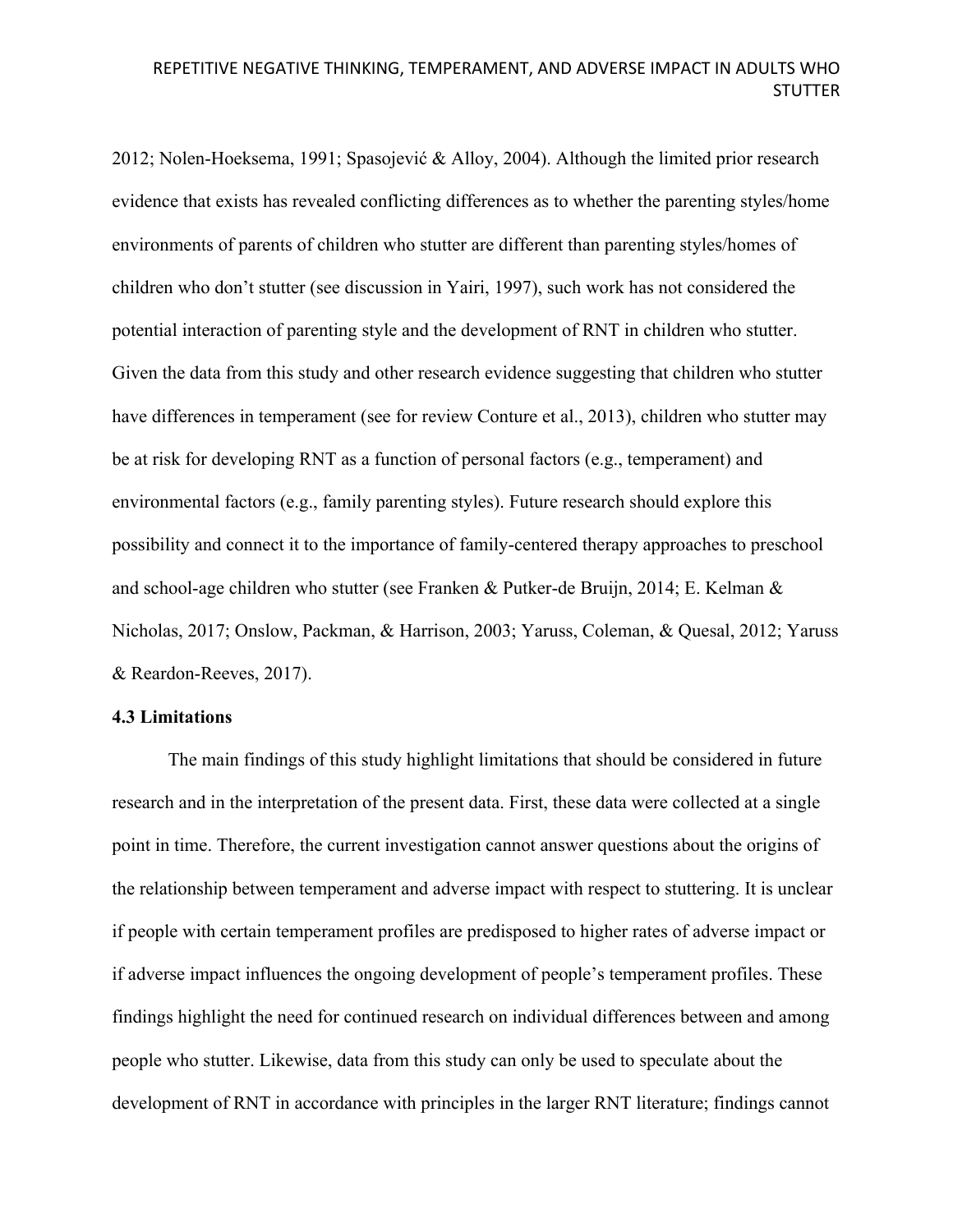be interpreted as indicating a causal relationship between RNT and various experiences related to stuttering. Because respondents in this study were skewed towards a history of therapy and higher levels of education, future research should strive to better evaluate the population of people who stutter via more heterogeneous samples.

### **4.4 Summary**

This study evaluated how repetitive negative thinking (RNT) and key aspects of temperament relate to the experience of adverse impact in adults who stutter. Results indicate that, compared to people who do not stutter, people who stutter experience very slightly higher levels of RNT. More importantly, within the group of people who stutter, higher levels of RNT are significantly associated with higher rates of adverse impact. Furthermore, certain temperament characteristics, specifically, higher levels of negative affectivity and lower levels of effortful control, moderate this relationship. These findings have significant implications for supporting various therapy approaches that focus on reducing repetitive negative thoughts as a way of minimizing adverse impact. Findings also support the continued need for research on individual differences between people who stutter to better explain why different people who stutter experience stuttering in different ways.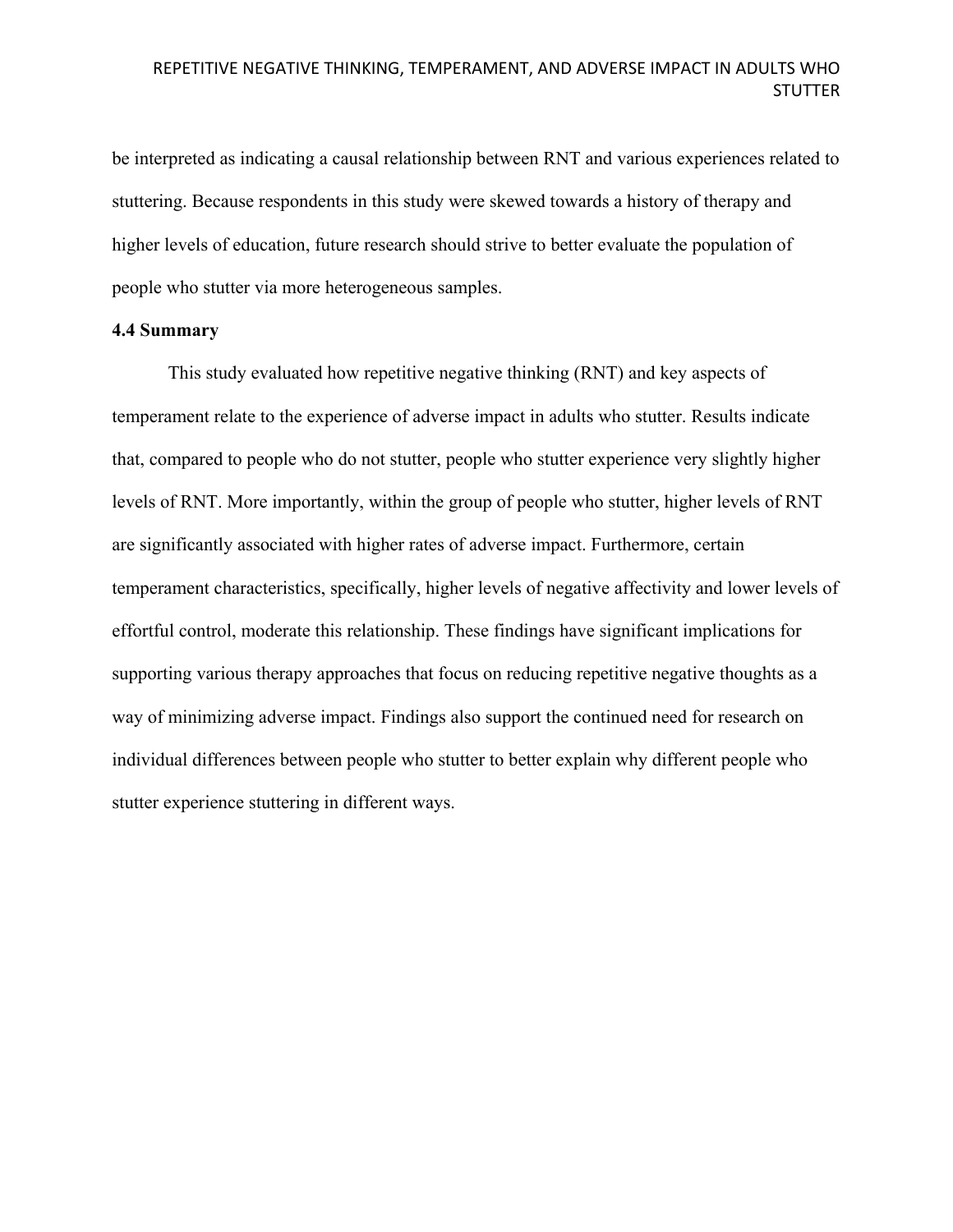### References

- Ahlbach, J., & Benson, V. (Eds). (1994). *To Say What Is Ours: The best of 13 years of letting go.* (2nd ed.). San Francisco, CA: The National Stuttering Project.
- Alm, P. A., & Risberg, J. (2007). Stuttering in adults: The acoustic startle response, temperamental traits, and biological factors. *Journal of Communication Disorders*, *40*(1), 1–41. https://doi.org/10.1016/j.jcomdis.2006.04.001

Anderson, J. D., Pellowski, M. W., Conture, E. G., & Kelly, E. (2003). Temperamental Characteristics of Young Children Who Stutter. *Journal of Speech Language and Hearing Research*, *46*(5), 1221. https://doi.org/10.1044/1092-4388(2003/095)

Anderson, M. C., & Levy, B. J. (2009). Suppressing unwanted memories. *Current Directions in Psychological Science*, *18*(4), 189–194. https://doi.org/10.1111/j.1467-8721.2009.01634.x

Anthony, J. L., Lonigan, C. J., Hooe, E. S., Phillips, B. M., Anthony, J. L., Lonigan, C. J., … Phillips, B. M. (2002). An Affect-Based , Hierarchical Model of Temperament and Its Relations With Internalizing Symptomatology. *Journal of Clinical Child & Adolescent Psychology*, *34*(4), 4780–490.

Beilby, J. M., Byrnes, M. L., & Yaruss, J. S. (2012). Acceptance and Commitment Therapy for adults who stutter: Psychosocial adjustment and speech fluency. *Journal of Fluency Disorders*, *37*(4), 289–299. https://doi.org/10.1016/j.jfludis.2012.05.003

Blood, G. W. (1995). A behavioral-cognitive therapy program for adults who stutter: Computers and counseling. *Journal of Communication Disorders*, *28*(2), 165–180. https://doi.org/10.1016/0021-9924(95)00008-2

- Bloodstein. (1972). The anticipatory struggle hypothesis: Implications of research on the variability of stuttering. *Journal of Speech, Language, and Hearing Research*, *15*(3), 487– 499.
- Bloodstein, O. (1958). Stuttering as an Anticipatory Struggle Reaction. In J. Eisenson (Ed.), *Stuttering: a symposium* (pp. 1–70). New York, NY: Harper & Row.

Boyle, M. P. (2011). Mindfulness training in stuttering therapy: A tutorial for speech-language pathologists. *Journal of Fluency Disorders*, *36*(2), 122–129. https://doi.org/10.1016/j.jfludis.2011.04.005

Boyle, M. P. (2013). Assessment of stigma associated with stuttering: development and evaluation of the self-stigma of stuttering scale (4S). *Journal of Speech, Language, and Hearing Research*, *56*(5), 1517–1529. https://doi.org/10.1044/1092-4388(2013/12-0280)

Boyle, M. P. (2017). Personal perceptions and perceived public opinion about stuttering in the United States: Implications for anti-stigma campaigns. *American Journal of Speech-Language Pathology*, *26*(3), 921–938. https://doi.org/10.1044/2017\_AJSLP-16-0191

Boyle, M. P. (2018). Enacted stigma and felt stigma experienced by adults who stutter. *Journal of Communication Disorders*, *73*(August 2017), 50–61. https://doi.org/10.1016/j.jcomdis.2018.03.004

Boyle, M. P., Beita-Ell, C., Milewski, K. M., & Fearon, A. N. (2018). Self-Esteem, Self-Efficacy, and Social Support as Predictors of Communicative Participation in Adults Who Stutter. *Journal of Speech Language and Hearing Research*, *61*(8), 1893. https://doi.org/10.1044/2018 JSLHR-S-17-0443

Boyle, M. P., & Fearon, A. N. (2018). Self-stigma and its associations with stress, physical health, and health care satisfaction in adults who stutter. *Journal of Fluency Disorders*, *56*(September 2017), 112–121. https://doi.org/10.1016/j.jfludis.2017.10.002

Brocklehurst, P. H., Lickley, R. J., & Corley, M. (2012). The influence of anticipation of word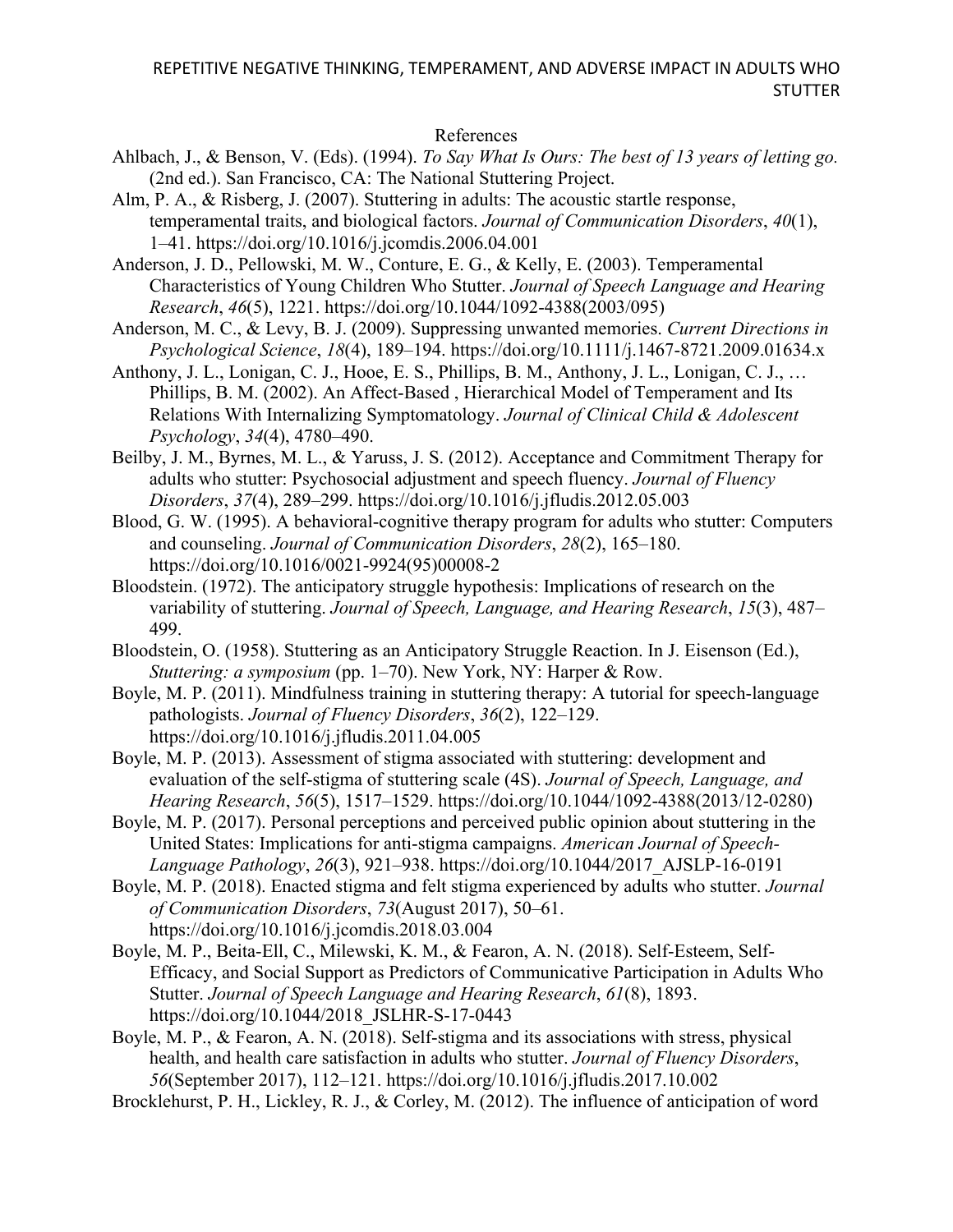misrecognition on the likelihood of stuttering. *Journal of Communication Disorders*, *45*(3), 147–160. https://doi.org/https://doi.org/10.1016/j.jcomdis.2012.03.003

- Bryer, J., & Speerschneider, K. (2016). Analysis and Visualization Likert Items. *The Comprehensive R Archive Network*. Retrieved from https://cran.rproject.org/web/packages/likert/likert.pdf
- Burg, J. M., & Michalak, J. (2011). The healthy quality of mindful breathing: Associations with rumination and depression. *Cognitive Therapy and Research*, *35*(2), 179–185. https://doi.org/10.1007/s10608-010-9343-x
- Chambers, R., Lo, B. C. Y., & Allen, N. B. (2008). The impact of intensive mindfulness training on attentional control, cognitive style, and affect. *Cognitive Therapy and Research*, *32*(3), 303–322. https://doi.org/10.1007/s10608-007-9119-0
- Chang, W., Henry, L., Pederson, T. L., Takahashi, K., Wilke, C., & Woo, K. (2018). Create Elegant Data Visualisations Using the Grammar of Graphics Description. https://doi.org/10.1093/bioinformatics/btr406
- Cheasman, C. (2013). A mindful approach to stammering. In C. Cheasman, R. Everard, & S. Simpson (Eds.), *Stammering Therapy from the Inside* (pp. 227–265). Guildford, Surrey, UK: J & R Press.
- Cohen, J. (1988). *Statistical Power Analysis for The Behavioral Sciences*. Hillsdale, NJ: Lawrence Erlbaum Associates, Inc.
- Compas, B., Connor-Smith, J., & Jaser, S. (2004). Temperament, Stress Reativity, and Coping: Implications for Depression in Childhood and Adolescence. *Journal of Clinical Child & Adolescent Psychology*, *33*(1), 21–31. https://doi.org/10.1207/S15374424JCCP3301
- Conture, E. G., Kelly, E. M., & Walden, T. A. (2013). Temperament, speech and language: An overview. *Journal of Communication Disorders*, *46*(2), 125–142. https://doi.org/10.1016/j.jcomdis.2012.11.002
- Cooper, E. B., & Cooper, C. S. (1985). Clinician attitudes toward stuttering: A decade of change (1973-1983). *Journal of Fluency Disorders*, *10*(1), 19–33. https://doi.org/10.1016/0094- 730X(85)90003-8
- Cooper, E. B., & Cooper, C. S. (1996). Clinician attitudes towards stuttering: Two decades of change. *Journal of Fluency Disorders*, *21*(2), 119–135. https://doi.org/10.1016/0094- 730X(96)00018-6
- Craig, A., Hancock, K., Tran, Y., & Craig, M. (2003). Anxiety Levels in People. *Journal of Speech, Language, and Hearing Research*, *46*, 1197–1207.
- Craig, A. (1990). an Investigation Into the Relationship Between. *Journal of Speech and Hearing Disorders*, *55*, 290–294.
- Daniel Lüdecke, M. (2018). Data Visualization for Statistics in Social Science. Retrieved from https://cran.r-project.org/web/packages/sjPlot/sjPlot.pdf
- Davis, D. M., & Hayes, J. A. (2011). What Are the Benefits of Mindfulness? A Practice Review of Psychotherapy-Related Research. *Psychotherapy*, *48*(2), 198–208. https://doi.org/10.1037/a0022062
- Derryberry, D., & Rothbart, M. K. (1988). Arousal, Affect, and Attention as Components of Temperament. *Journal of Personality and Social Psychology*, *55*(6), 958–966. https://doi.org/10.1037/0022-3514.55.6.958
- Eggers, K., De Nil, L. F., & Bergh, B. R. H. V. den. (2010). Temperament dimensions in stuttering and typically developing children. *Journal of Fluency Disorders*, *35*(4), 355–372.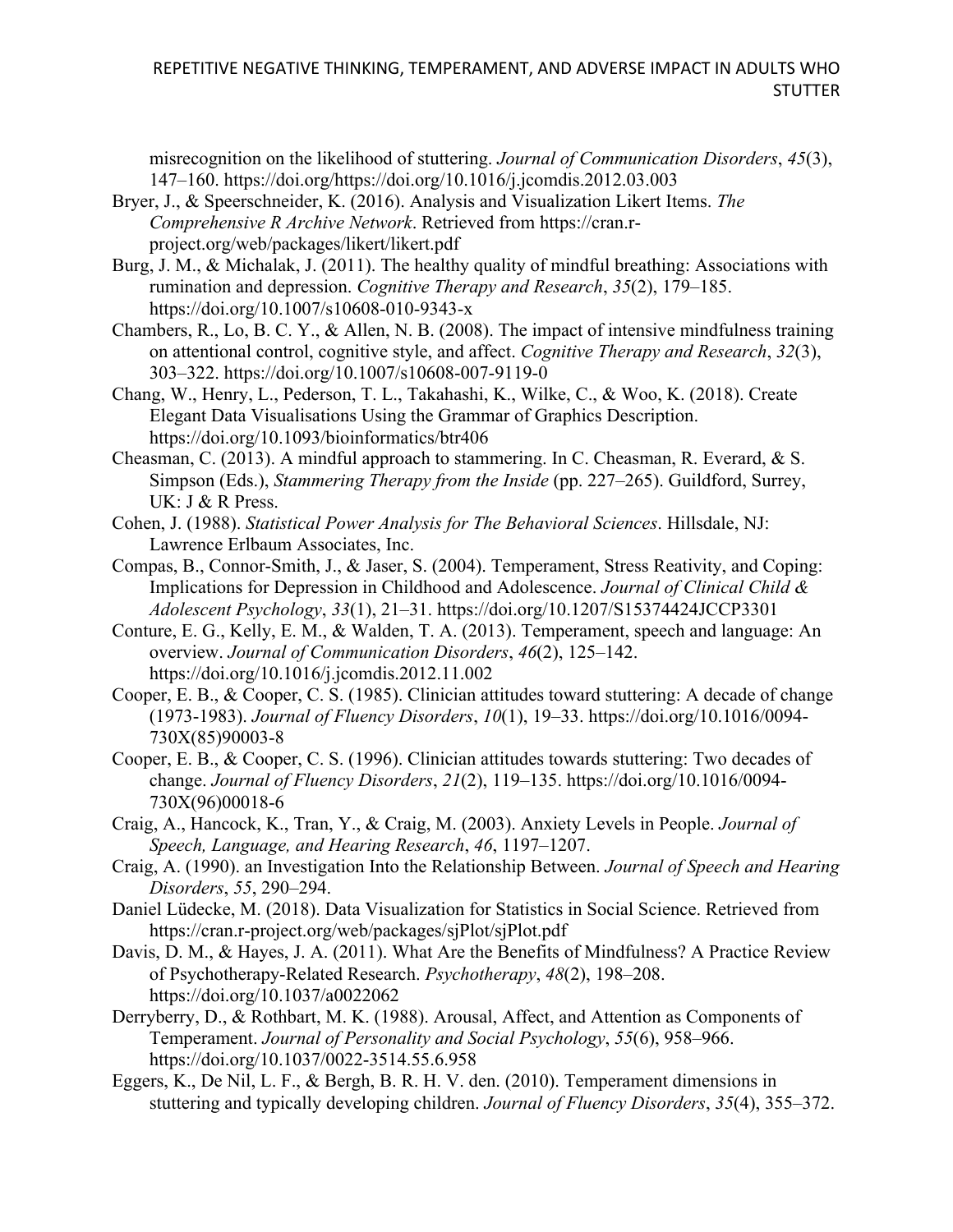https://doi.org/10.1016/j.jfludis.2010.10.004

- Eggers, K., De Nil, L. F., & Van den Bergh, B. R. H. (2012). The Efficiency of Attentional Networks in Children Who Stutter. *Journal of Speech, Language, and Hearing Research*, *55*(3), 946–959. https://doi.org/10.1044/1092-4388(2011/10-0208)
- Ehring, T., Zetsche, U., Weidacker, K., Wahl, K., Schönfeld, S., & Ehlers, A. (2011). The Perseverative Thinking Questionnaire (PTQ): Validation of a content-independent measure of repetitive negative thinking. *Journal of Behavior Therapy and Experimental Psychiatry*, *42*(2), 225–232. https://doi.org/10.1016/j.jbtep.2010.12.003
- Emerick, L. L. (1988). Counseling Adults who Stutter: A Cognitive Approach. *Seminars in Speech and Language*, *9*(3), 257–267. https://doi.org/10.1055/s-0028-1082470
- Evans, D. E., & Rothbart, M. K. (2007). Developing a model for adult temperament. *Journal of Research in Personality*, *41*(4), 868–888. https://doi.org/10.1016/j.jrp.2006.11.002
- Franken, M.-C., & Putker-de Bruijn, D. (2014). RESTART-DCM Method.
- Garcia-Barrera, M. A., & Davidow, J. H. (2015). Anticipation in stuttering: A theoretical model of the nature of stutter prediction. *Journal of Fluency Disorders*, *44*, 1–15. https://doi.org/10.1016/j.jfludis.2015.03.002
- Gerlach, H., Totty, E., Subramanian, A., & Zebrowski, P. (2018). Stuttering and Labor Market Outcomes in the United States. *Journal of Speech, Language, and Hearing Research*, *61*(7), 1649–1663. https://doi.org/10.1044/2018\_jslhr-s-17-0353
- Gohel, D., Bostock, M., Kokenes, S., Shull, E., & Book, E. (2018). Create interactive "ggplot2" graphics using "htmlwidgets". Retrieved from https://davidgohel.github.io/ggiraph **BugReports**
- Goodman, L. (1961). Snowball Sampling. *The Annals of Mathematical Statistics*, *32*(1), 148– 170. Retrieved from https://www.jstor.org/stable/2237615
- Gupta, S. K., Yashodhara, G. Y., & Vasudha, H. H. (2016). Cognitive behavior therapy and mindfulness training in the treatment of adults who stutter. *The International Journal of Indian Psychology*, *3*(3), 78–87. https://doi.org/18.01.010/20160303
- Harley, J. (2018). The Role of Attention in Therapy for Children and Adolescents Who Stutter: Cognitive Behavioral Therapy and Mindfulness-Based Interventions. *American Journal of Speech-Language Pathology*, *27*(3S), 1139–1151. https://doi.org/10.1044/2018\_AJSLP-ODC11-17-0196
- Hecht, M., Hillemacher, T., Gräsel, E., Tigges, S., Winterholler, M., Heuss, D., … Neundörfer, B. (2002). Subjective experience and coping in ALS. *Amyotrophic Lateral Sclerosis and Other Motor Neuron Disorders*, *3*(4), 225–231. https://doi.org/10.1080/146608202760839009
- Heeren, A., & Philippot, P. (2011). Changes in Ruminative Thinking Mediate the Clinical Benefits of Mindfulness: Preliminary Findings. *Mindfulness*, *2*(1), 8–13. https://doi.org/10.1007/s12671-010-0037-y
- Helgadóttir, F. D., Menzies, R. G., Onslow, M., Packman, A., & O'Brian, S. (2014). A standalone Internet cognitive behavior therapy treatment for social anxiety in adults who stutter: CBTpsych. *Journal of Fluency Disorders*, *41*(C), 47–54. https://doi.org/10.1016/j.jfludis.2014.04.001
- Hilt, L. M., Armstrong, J. M., & Essex, M. J. (2012). Early family context and development of adolescent ruminative style: Moderation by temperament. *Cognition & Emotion*, *26*(5), 916. https://doi.org/10.1080/02699931.2011.621932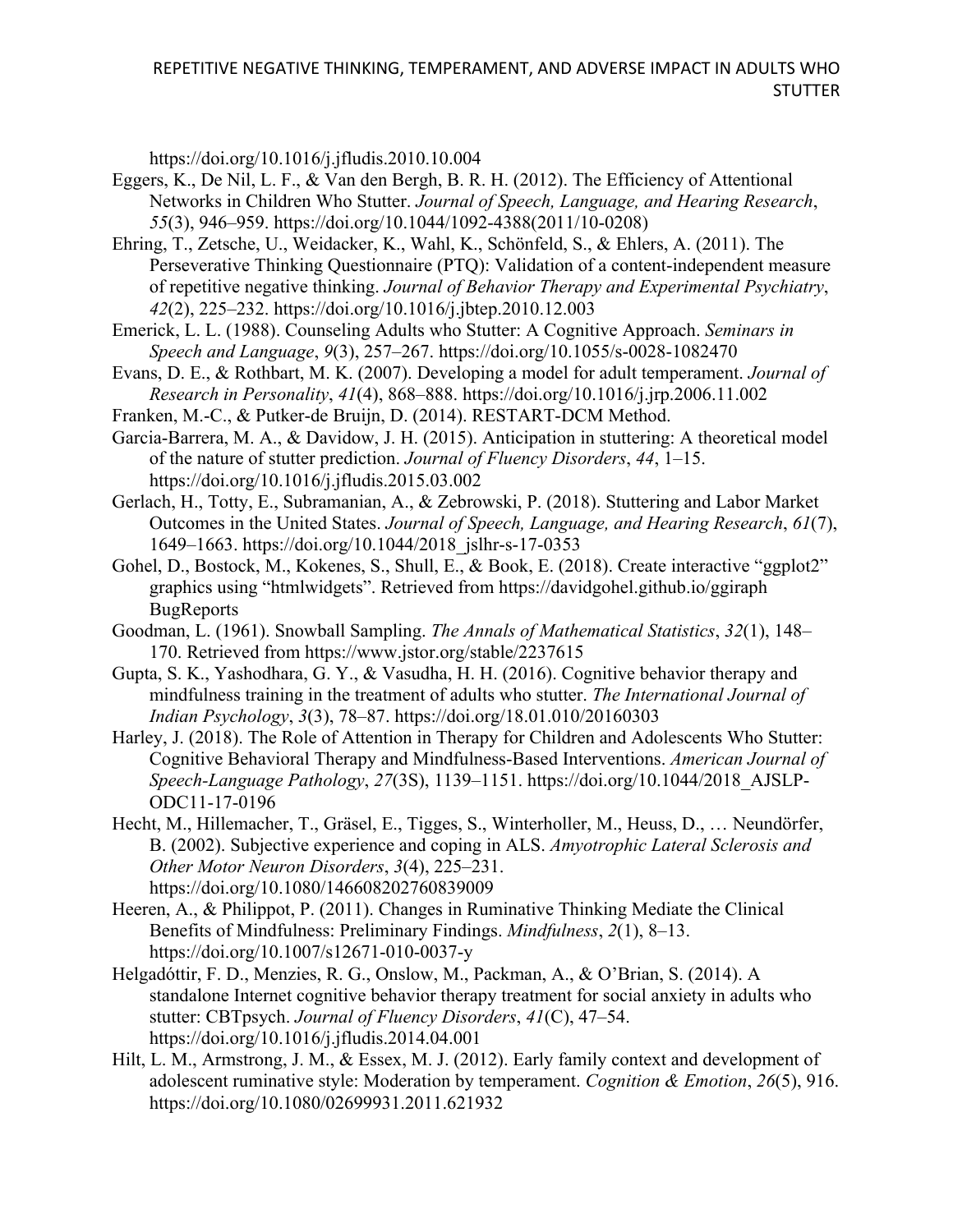- Huffziger, S., Ebner-Priemer, U., Eisenbach, C., Koudela, S., Reinhard, I., Zamoscik, V., … Kuehner, C. (2013). Induced ruminative and mindful attention in everyday life: An experimental ambulatory assessment study. *Journal of Behavior Therapy and Experimental Psychiatry*, *44*(3), 322–328. https://doi.org/10.1016/j.jbtep.2013.01.007
- Iverach, L., Jones, M., Lowe, R., O'Brian, S., Menzies, R. G., Packman, A., & Onslow, M. (2018). Comparison of adults who stutter with and without social anxiety disorder. *Journal of Fluency Disorders*, *56*(January), 55–68. https://doi.org/10.1016/j.jfludis.2018.03.001
- Jackson, E. S., Yaruss, J. S., Quesal, R. W., Terranova, V., & Whalen, D. H. (2015). Responses of adults who stutter to the anticipation of stuttering. *Journal of Fluency Disorders*, 1–25. https://doi.org/10.1016/j.jfludis.2015.05.002
- Jha, A. P., Stanley, E. A., Kiyonaga, A., Wong, L., & Gelfand, L. (2010). Examining the Protective Effects of Mindfulness Training on Working Memory Capacity and Affective Experience. *Emotion*, *10*(1), 54–64. https://doi.org/10.1037/a0018438
- Johnson, K., Walden, T. A., Conture, E. G., & Karrass, J. (2010). Spontaneous reuglation of emtions in preschool children who stutter: preliminary findings. *Journal of Speech, Language, and Hearing Research*, *53*, 1478–1495.
- Johnson, W. (1959). *The onset of stuttering: Research findings and implications*. U of Minnesota Press.
- Just, N., & Alloy, L. B. (1997). The response style theory of depression: Tests and an extension of the theory. *Journal of Abnormal Psychology*, *506*(106), 221–229.
- Kassambara, A. (2018). "ggplot2" Based Publication Ready Plots. Retrieved from https://cran.rproject.org/web/packages/ggpubr/ggpubr.pdf
- Kelman, E., & Nicholas, A. (2017). *Practical Intervantion for Early Childhood Stammering: Palin PCI approach*. Routledge.
- Kelman, Elaine, & Wheeler, S. (2015). Cognitive Behaviour Therapy with children who stutter. *Procedia - Social and Behavioral Sciences*, *193*, 165–174. https://doi.org/10.1016/j.sbspro.2015.03.256
- Kennedy, P. (2003). *A Guide to Econometrics* (5th Editio). Cambridge, MA: The MIT Press.
- Kraft, S. J., Ambrose, N., & Chon, H. (2014). Temperament and environmental contributions to stuttering severity in children: The role of Effortful Control. *Seminars in Speech and Language*, *35*(2), 80–94. https://doi.org/10.1055/s-0034-1371753
- Kraft, S. J., Lowther, E., & Beilby, J. M. (2018). Severity in Children : Replication Study. *American Journal of Speech-Language Pathology*, *28*(February), 1–15.
- Kuehner, C., & Weber, I. (1999). Responses to depression in unipolar depressed patients: an investigation of Nolen-Hoeksema's response styles theory. *Psychological Medicine*, *29*, 1323–1333.
- Manning, W. H. (2010). *Clinical decision making in fluency disorders* (3rd ed.). Clifton Park, NY: Delmar, Cengage Learning.
- Manning, W. H., & Beck, J. G. (2011). Comments concerning Iverach, et al., Screening for personality disorders among adults seeking speech treatment for stuttering [J. Fluency Disorders 34 (2009) 173-186]. *Journal of Fluency Disorders*, *36*(1), 61–65. https://doi.org/10.1016/j.jfludis.2010.09.001
- Manning, W. H., & Beck, J. G. (2012). The role of psychological processes in estimates of stuttering severity. *Journal of Fluency Disorders*, *38*, 356–367.
- Manning, W. H., & Beck, J. G. (2013). Personality dysfunction in adults who stutter: Another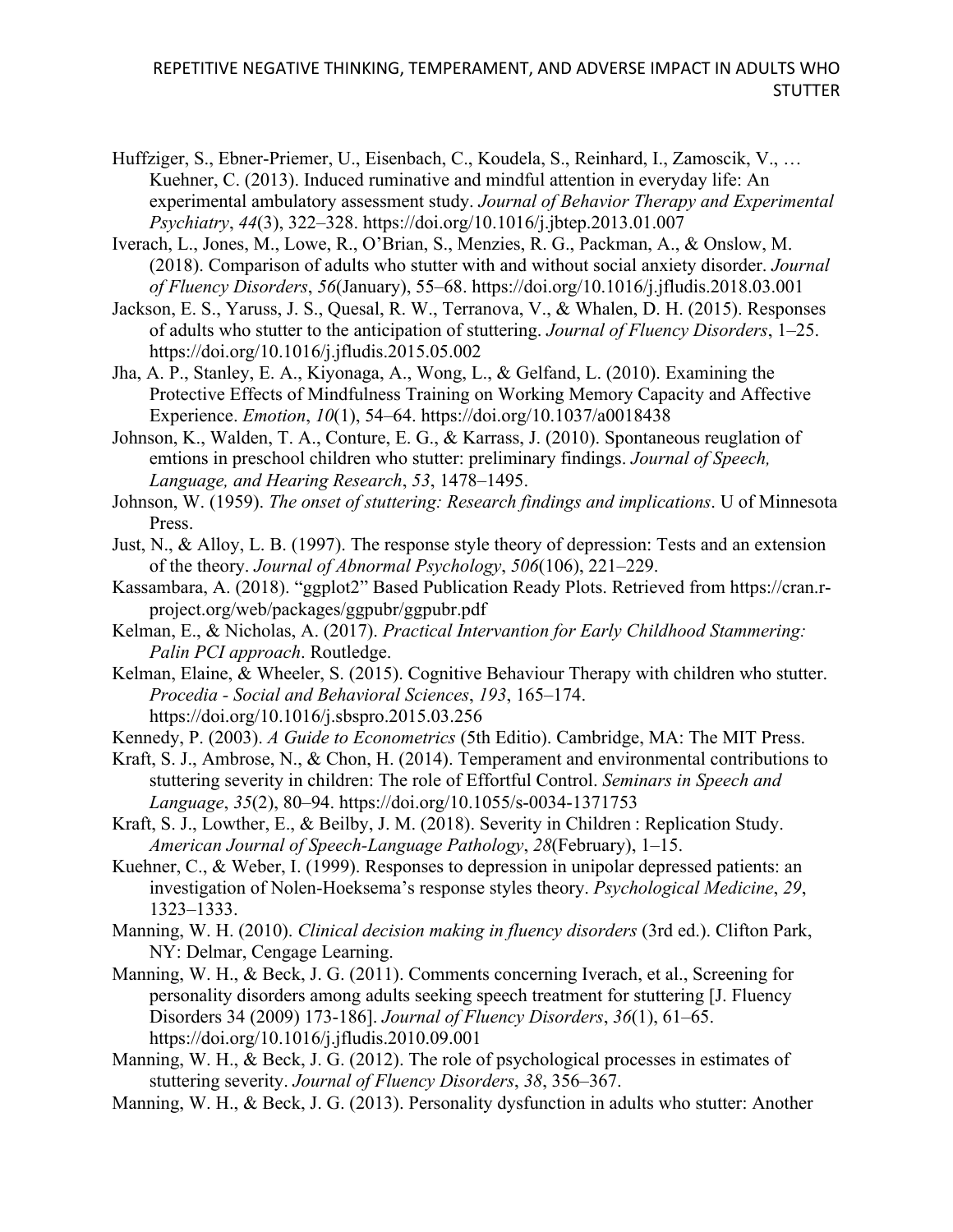look. *Journal of Fluency Disorders*, *38*(2), 184–192. https://doi.org/10.1016/j.jfludis.2013.02.001

- Martin, L., & Tesser, A. (1996). Some Ruminative Thoughts. In L. Martin (Ed.), *Advances in social cognition: Ruminative Thoughts* (pp. 1–48). Lawrence Erlbaum Associates, Inc.
- Martin, L., Tesser, A., & McIntosh, W. (1993). Wanting but not having: The effects of unattained goals on thoughts and feelings. In D. M. Wegner & J. W. Pennebaker (Eds.), *Century psychology series. Handbook of mental control* (pp. 552–572). Englewood Cliffs, NJ: Prentice-Hall, Inc.
- Martin, R., & Haroldson, S. K. (1967). The relationship between anticipation and consistency of stuttered words. *Journal of Speech, Language, and Hearing Research*, *10*(2), 323–327. https://doi.org/10.1044/jshr.1002.323
- Matthews, G., & Wells, A. (2000). Attention , Automaticity, and Affective Disorder. *Behavior Modification*, *24*(1), 69–93.
- Mcmillan, D. (2004). Cognitive Therapy for Depressive Thinking. In C. Papageorgiou & A. Wells (Eds.), *Depressive Rumination NATURE, THEORY AND TREATMENT* (pp. 241– 258). West Sussex, England: Wiley & Sons Ltd. https://doi.org/10.1002/9780470713853.ch12
- Menzies, R. G., O'Brian, S., Onslow, M., & Packman, A. (2008). An Experimental Clinical Trial of a Cognitive-Behavior Therapy Package for Chronic Stuttering. *Journal of Speech, Language and Hearing Research*, *51*(6), 1451–1464.
- Menzies, R. G., Onslow, M., Packman, A., & O'Brian, S. (2009). Cognitive behavior therapy for adults who stutter: A tutorial for speech-language pathologists. *Journal of Fluency Disorders*, *34*(3), 187–200. https://doi.org/10.1016/j.jfludis.2009.09.002
- Mezulis, A. H., Priess, H. A., & Hyde, J. S. (2011). Rumination mediates the relationship between infant temperament and adolescent depressive symptoms. *Depression Research and Treatment*, *2011*. https://doi.org/10.1155/2011/487873
- Moon, K. W. (2018). Make Interactive "ggplot2". Extension to "ggplot2" and 'ggiraph. Retrieved from https://github.com/cardiomoon/ggiraphExtra
- Morrow, J., & Nolen-Hoeksema, S. (1990). Effects of Responses to Depression on the Remediation of Depressive Affect. *Journal of Personality and Social Psychology*, *58*(3), 519–527.
- Neter, J., Wasserman, W., & Kutner, M. H. (1985). *Applied Linear Statistical Models* (second edi). Homewood, Illinois: Richard D. Irwin.
- Nolen-Hoeksema, S. (1987). Sex Differences in Unipolar Depression: Evidence and Theory. *Psychological Bulletin*, *101*(2), 259–282. https://doi.org/10.1037/0033-2909.101.2.259
- Nolen-Hoeksema, S. (1991). Responses to Depression and Their Effects on the Duration of Depressive Episodes. *J Abnorm Psychol*, *100*(4), 569–582.
- Nolen-Hoeksema, S. (2000). The role of rumination in dpressive disorders and mixed ancity/depressive symptoms. *Journal of Abnormal Psychology*, *109*, 504–511. https://doi.org/10.1037/0021-843X.109.3.504
- Nolen-Hoeksema, S. (2004). The Response Styles Theory. In C. Papageorgiou & A. Wells (Eds.), *Depressive Rumination NATURE, THEORY AND TREATMENT* (pp. 107–123). West Sussex, England: John Wiley & Sons Ltd.
- Nolen-Hoeksema, S., Larson, J., & Grayson, C. (1999). Explaining the gender difference in depressive symptoms. *Journal of Personality and Social Psychology*, *77*(5), 1061–1072.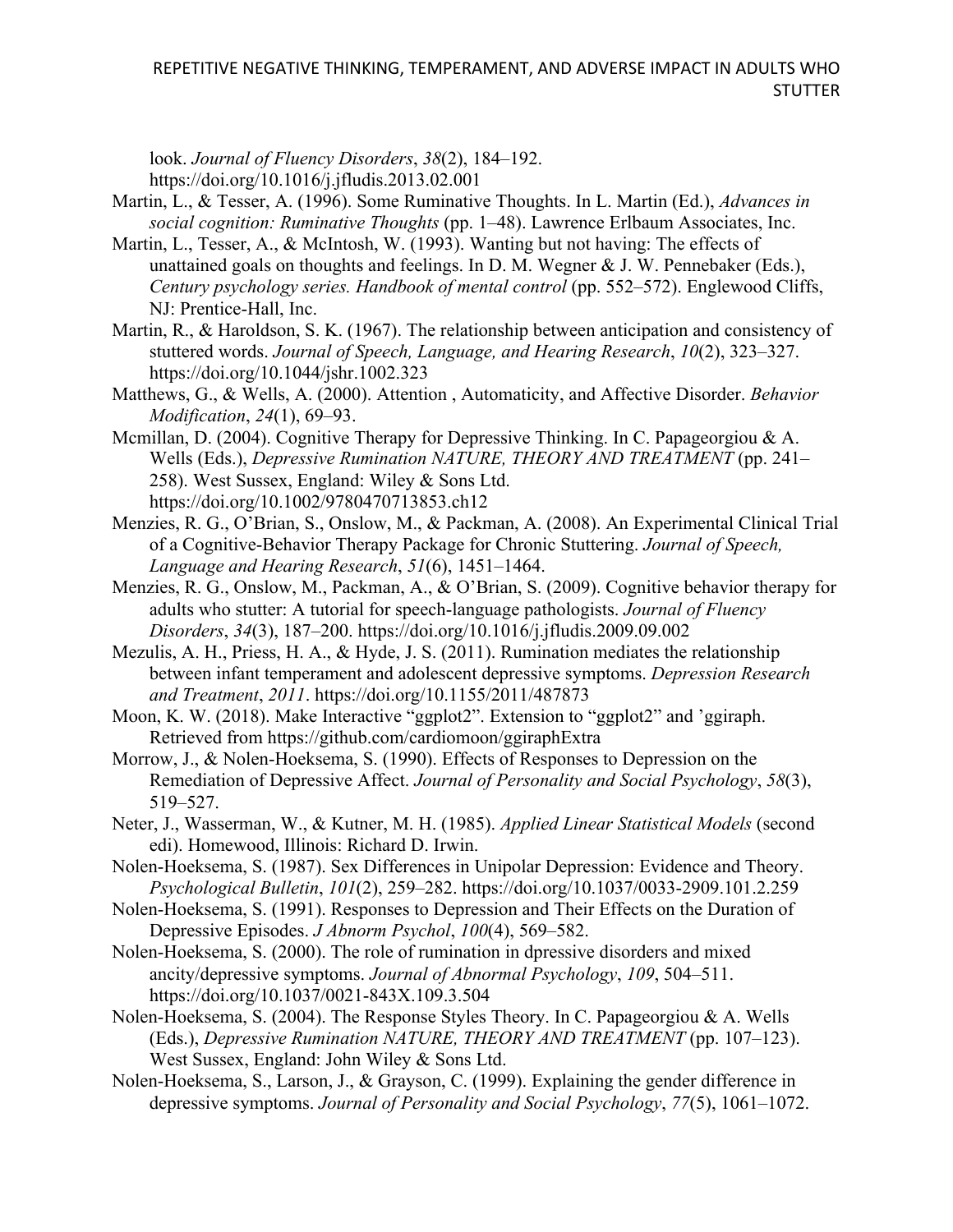https://doi.org/10.1037/0022-3514.77.5.1061

- Nolen-Hoeksema, S., & Morrow, J. (1991). A prospective study of depression and posttraumatic stress symptoms after a natural disaster: the 1989 Loma Prieta Earthquake. *Journal of Personality and Social Psychology*, *61*(1), 115–121. https://doi.org/10.1037/0022- 3514.61.1.115
- Nolen-Hoeksema, S., Wisco, B., & Lyubomirsky, S. (2008). Rethinking Rumination. *Perspectives on Psychological Science*, *3*(5), 400–424. https://doi.org/10.1111/j.1745- 6924.2008.00088.x
- Ntourou, K., Conture, E. G., & Walden, T. A. (2013). Emotional reactivity and regulation in preschool-age children who stutter. *Journal of Fluency Disorders*, *38*(3), 260–274. https://doi.org/10.1016/j.jfludis.2013.06.002
- O'Haver, L. (2015). *The Psychometric Properties of the Perseverative Thinking Questionnaire*. Southern Illinois University at Carbondale.
- Onslow, M., Packman, A., & Harrison, R. E. (2003). The Lidcombe Program of early stuttering intervention: A clinician's guide.
- Palasik, S., Gabel, R., Hughes, C., & Rusnak, E. (2012). Perceptions About Occupational Experiences by People Who Stutter. *Perspectives on Fluency and Fluency Disorders*, *22*(1), 22. https://doi.org/10.1044/ffd22.1.22
- Palasik, S., & Hannan, J. (2013). The Clinical Applications of Acceptance and Commitment Therapy With Clients Who Stutter. *Perspectives on Fluency & Fluency Disorders*, *23*(2), 54–69. Retrieved from http://search.ebscohost.com/login.aspx?direct=true&db=jlh&AN=2012510181&site=ehost-

live

- Perkins, W. H. (1990). What is stuttering? *Journal of Speech and Hearing Disorders*, *55*, 370– 382. https://doi.org/10.1044/jshd.5503.370
- Plexico, L. W., Manning, W. h., & DiLollo, A. (2010). Client perceptions of effective and ineffective therapeutic alliances during treatment for stuttering. *Journal of Fluency Disorders*, *35*(4), 333–354. https://doi.org/10.1016/j.jfludis.2010.07.00
- Plexico, L. W., Manning, W. H., & Levitt, H. (2009a). Coping responses by adults who stutter: part I Protecting self and others. *Journal of Fluency Disorders*, *34*(2), 87–107.
- Plexico, L. W., Manning, W. H., & Levitt, H. (2009b). Coping responses by adults who stutter: Part II. Approaching the problem and achieving agency. *Journal of Fluency Disorders*, *34*(2), 108–126. https://doi.org/http://dx.doi.org/10.1016/j.jfludis.2009.06.003
- Plexico, L. W., & Sandage, M. J. (2011). A Mindful Approach to Stuttering Intervention. *Perspectives on Fluency and Fluency Disorders*, *21*(2), 43. https://doi.org/10.1044/ffd21.2.43
- Preston, K. (2013). *Out With It: How Stuttering Helped Me Find My Voice*. New York, NY: Atria.
- Purdon, C. (2004). Psychological treatment of Rumination. In C. Papageorgiou & A. Wells (Eds.), *Depressive Rumination NATURE, THEORY AND TREATMENT* (pp. 240–253). West Sussex, England: Wiley & Sons Ltd. https://doi.org/10.1177/15350102001003004
- Quesal, R. W. (2010). Empathy: perhaps the most important E in EBP. *Semin Speech Lang*, *31*(4), 217–226. https://doi.org/10.1055/s-0030-1265755
- R Core Team. (2019). R: A language and environment for statistical computing. R Foundation for Statistical Computing, Vienna, Austria. Vienna, Austria.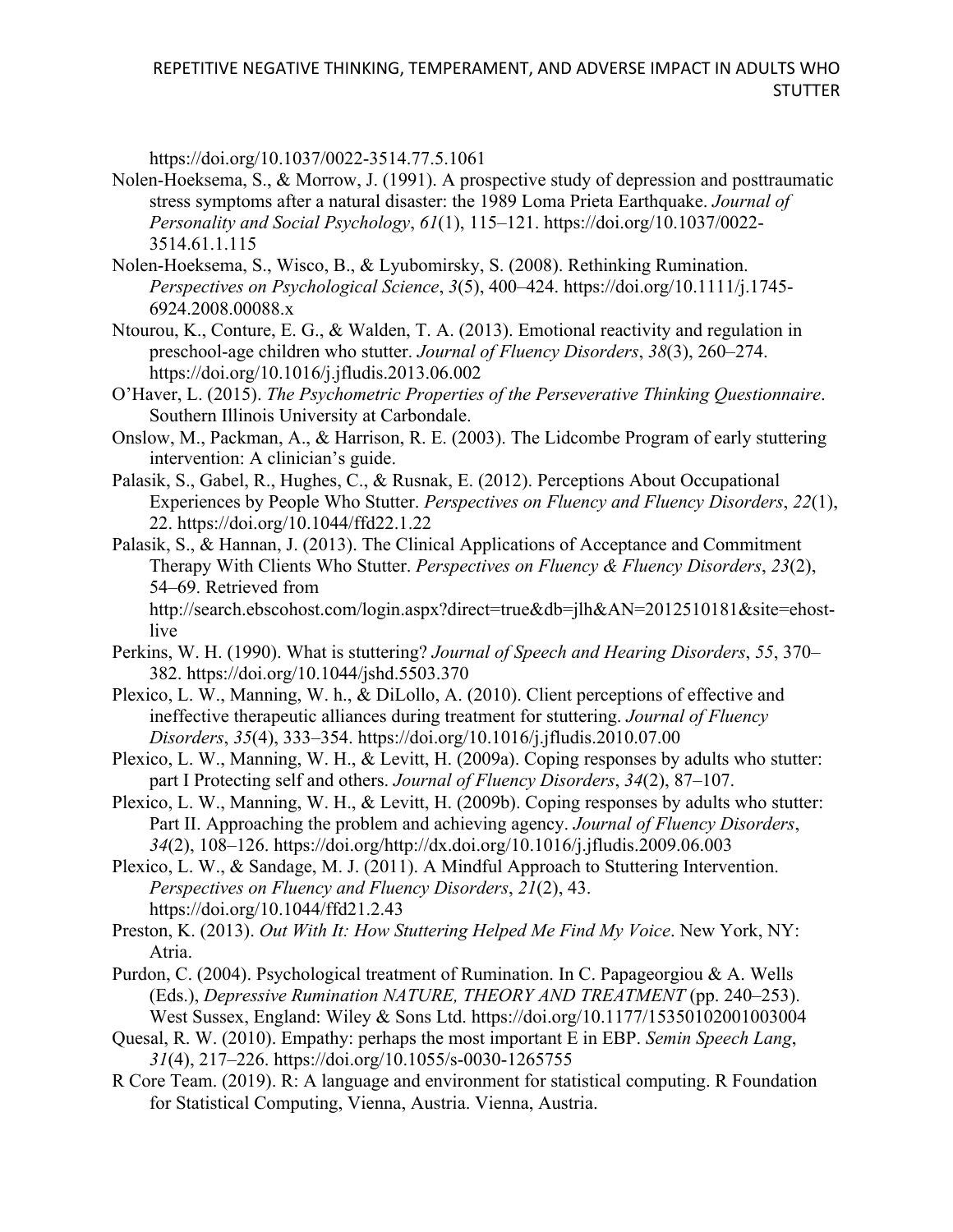- Ramel, W., Golden, P. R., Carmona, P. E., & McQuaid, J. R. (2004). The effects of mindfulness meditation on cognitive processes and affect in patients with past depression. *Cognitive Therapy and Research*, *28*(4), 433–455. https://doi.org/10.1023/B:COTR.0000045557.15923.96
- Reilly, E. E., Gordis, E. B., Boswell, J. F., Donahue, J. M., Emhoff, S. M., & Anderson, D. A. (2018). Evaluating the role of repetitive negative thinking in the maintenance of social appearance anxiety: An experimental manipulation. *Behaviour Research and Therapy*, *102*(September 2017), 36–41. https://doi.org/10.1016/j.brat.2018.01.001
- Reitzes, P., & Reitzes, D. (2012). *Stuttering: Inspiring Stories and Professional Wisdom*. Chapel Hill, NC: StutterTalk, Inc.
- Revelle, M. W. (2017). Procedures for Psychological, Psychometric, and Personality Research Description.
- Robinaugh, D. J., Crane, M. E., Enock, P. M., & Richard, J. (2016). Training the removal of negative information from working memory : A preliminary investigation of a working memory bias modification task Training the removal of negative information from working memory : A preliminary investigation of a working memory bi, *30*(March 2015), 37–41. https://doi.org/10.1080/02699931.2015.1014312
- Rothbart, M. K., Ahadi, S. A., & Evans, D. E. (2000). Temperament and personality: Origins and outcomes. *Journal of Personality and Social Psychology*, *78*(1), 122–135. https://doi.org/10.1037/0022-3514.78.1.122
- Sheehan, J. G. (1953). Theory and treatment of stuttering as an approach-avoidance conflict. *The Journal of Psychology*, *36*(1), 27–49. https://doi.org/10.1080/00223980.1953.9712875
- Sheehan, J. G. (1970). Stuttering: Research and therapy.
- Smith, J. M., & Alloy, L. B. (2010). A roadmap to rumination: A review of the definition, assessment, and conceptualization of this multifaceted construct. *Psychology*, *29*(2), 116– 128. https://doi.org/10.1016/j.cpr.2008.10.003.A
- Snippe, E., Bos, E. H., van der Ploeg, K. M., Sanderman, R., Fleer, J., & Schroevers, M. J. (2015). Time-Series Analysis of Daily Changes in Mindfulness, Repetitive Thinking, and Depressive Symptoms During Mindfulness-Based Treatment. *Mindfulness*, *6*(5), 1053– 1062. https://doi.org/10.1007/s12671-014-0354-7
- Spasojević, J., & Alloy, L. B. (2004). Who Becomes a Depressive Ruminator? Developmental Antecedents of Ruminative Response Style. *Journal of Cognitive Psychotherapy*, *16*(4), 405–419. https://doi.org/10.1891/jcop.16.4.405.52529
- St. Louis, K. O., & Lass, N. J. (1981). A survey of communicative disorders students' attitudes toward stuttering. *Journal of Fluency Disorders*, *6*(1), 49–79. https://doi.org/10.1016/0094- 730X(81)90030-9
- St Louis, K. O. (2001). *Living with Stuttering: Stories, Basics, Resources, and Hope*. Morgantown, WV: Populore.
- Team, R. (2018). Rstudio: Integrated Development for R. Boston, MA: Rstudio, Inc.
- Tellis, G. M., Bressler, L., & Emerick, K. (2008). An Exploration of Clinicians Views About Assessment and Treatment of Stuttering. *Perspectives on Fluency and Fluency Disorders*, *18*(1), 16. https://doi.org/10.1044/ffd18.1.16
- Tichenor, S. E., & Yaruss, J. S. (2018). A Phenomenological Analysis of the Moment of Stuttering. *American Journal of Speech-Language Pathology*, *27*, 1180–1194. https://doi.org/10.1044/2018\_AJSLP-ODC11-17-0192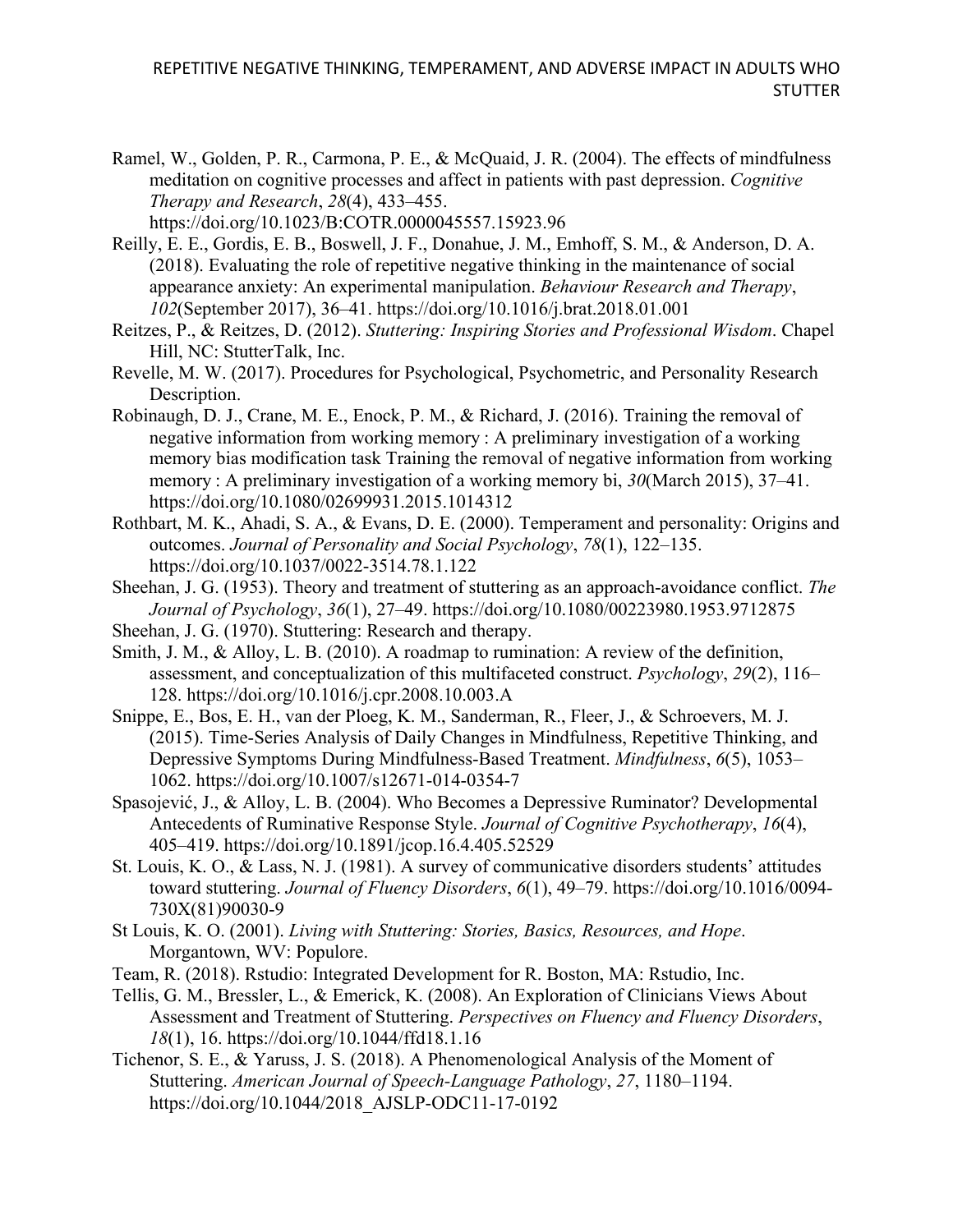- Tichenor, S. E., & Yaruss, J. S. (2019a). Group Experiences and Individual Differences in Stuttering. *Submitted for Review*.
- Tichenor, S. E., & Yaruss, J. S. (2019b). Stuttering As Defined By People Who Stutter. *Submitted for Review*.
- Treynor, W., Gonzalez, R., & Nolen-Hoeksema, S. (2003). Rumination reconsidered:reconsidered: A psychometric analysis. *Cognitive Therapy and Research*, *27*(3), 247–259. https://doi.org/10.1023/A:1023910315561
- Trichon, M., & Tetnowski, J. (2011). Self-help conferences for people who stutter: A qualitative investigation. *Journal of Fluency Disorders*, *36*(4), 290–295. https://doi.org/10.1016/j.jfludis.2011.06.001
- Van Riper, C. (1973). *The treatment of stuttering*. Englewood Cliffs, NJ: Prentice-Hall.
- Van Riper, C. (1982). *The nature of stuttering*. Prentice Hall.
- Verstraeten, K., Vasey, M., Raes, F., & Bijttebier, P. (2009). Temperament and Risk for Depressive Symptoms in Adolescence: Mediation by Rumination and Moderation by Effortful Control. *Journal of Abnormal Psychology*, *37*, 349–361.
- Wakaba, Y. (1998). Research on temperament of children who stutter with early onset. In E. C. Healey & H. F. M. Peters (Eds.), *Stuttering: procedings of the second world congress on fluency disorders* (Vol 2.). Nijmegen, Netherlands: University Press Nijmegen.
- Watkins, E. R. (2008). Constructive and Unconstructive Repetitive Thought. *Psychological Bulletin*, *134*(2), 163–206. https://doi.org/10.1037/0033-2909.134.2.163
- Watkins, E. R., Scott, J., Wingrove, J., Rimes, K., Bathurst, N., Steiner, H., … Malliaris, Y. (2007). Rumination-focused cognitive behaviour therapy for residual depression: A case series. *Behaviour Research and Therapy*, *45*(9), 2144–2154. https://doi.org/10.1016/j.brat.2006.09.018
- Wells, A., & Papageorgiou, C. (2004). Metacognitive Therapy for Depressive Rumination. In C. Papageorgiou & A. Wells (Eds.), *Depressive Rumination NATURE, THEORY AND TREATMENT* (pp. 259–273). West Sussex, England: Wiley & Sons Ltd.
- WHO. (2001). *The International Classification of Functioning, Disabiliyt, and Health (ICF)*. Geneva, Switzerland: World Health Organization.
- Wickham, H., François, R., Henry, L., & Müller, K. (2018). dplyr: A Grammar of Data Manipulation.
- Wickham, Hadley. (2016). Tools for Splitting, Applying, and Combining Data. Retrieved from http://had.co.nz/plyr,%5Cnhttps://github.com/hadley/plyr%5Cnhttps://github.com/hadley/pl yr/issues
- Wickham, Hadley. (2017). Flexibility Reshape Data: A Reboot of the Reshape Package. *R CRAN Project*. Retrieved from https://github.com/hadley/reshape BugReports
- Wrosch, C., & Scheier, M. F. (2003). Personality and quality of life: The importance of optimism and goal adjustment. *Quality of Life Research*, *12*(SUPPL. 1), 59–72. https://doi.org/10.1023/A:1023529606137
- Yairi, E. (1997). Home Environment and Parent-Child Interaction in Childhood Stuttering. In R. F. Curlee & G. M. Siegel (Eds.), *Nature and treatment of stuttering: New directions* (2nd ed., pp. 24–49). Needham Heights, MA: Allyn & Bacon.
- Yaruss, J. S. (2010). Assessing quality of life in stuttering treatment outcomes research. *Journal of Fluency Disorders*, *35*(2), 190–202.
- Yaruss, J. S., Coleman, C. E., & Quesal, R. W. (2012). Stuttering in School-Age Children: A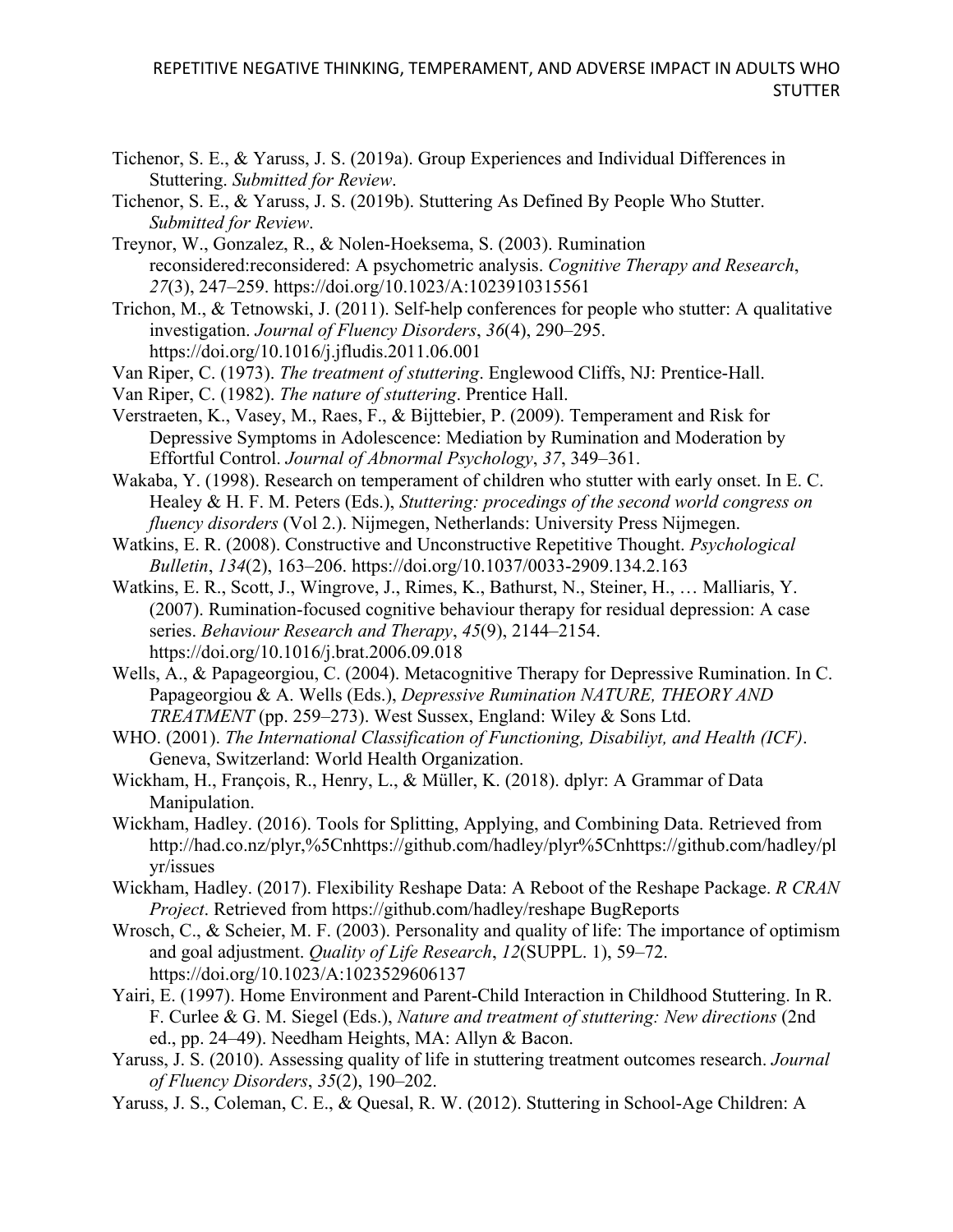Comprehensive Approach to Treatment. *Language, Speech & Hearing Services in Schools*, *43*(4), 536–548. https://doi.org/10.1044/0161-1461(2012/11-0044)b

- Yaruss, J. S., Kikani, K., Leslie, P., Herring, C. G., Ramachandar, S., Tichenor, S. E., … McNeil, M. (2016). Update on Didactic and Clinical Education in Fluency Disorders. *American Journal of Speech-Language Pathology*, *26*, 124–137. https://doi.org/10.1044/2016
- Yaruss, J. S., & Quesal, R. (2004). Stuttering and the international clasification of functioning, disability, and health (ICF): an update. *Journal of Communication Disorders*, *37*, 35–52. https://doi.org/10.1016/S0021-9924(03)00052-2
- Yaruss, J. S., & Quesal, R. (2006). Overall assessment of the speaker's experience of stuttering (OASES): Documenting multiple outcomes in stuttering treatment. *Journal of Fluency Disorders*, *31*, 90–115. https://doi.org/10.1016/j.jfludis.2006.02.00
- Yaruss, J. S., & Quesal, R. (2016). *Overall Assessment of the Speaker's Experience of Stuttering (OASES).* McKinney, Tx: Stuttering Therapy Resources, Inc.
- Yaruss, J. S., Quesal, R., Reeves, L., Molt, L. F., Kluetz, B., Caruso, A. J., … Lewis, F. (2002). Speech treatment and support group experiences of people who participate in the National Stuttering Association. *J Fluency Disord*, *27*(2), 114–115. https://doi.org/10.1016/S0094- 730X(02)00114-6
- Yaruss, J. S., & Reardon-Reeves, N. (2017). *Early Childhood Stuttering Therapy: A Practical Guide*. McKinney, Tx: Stuttering Therapy Resources, Inc.